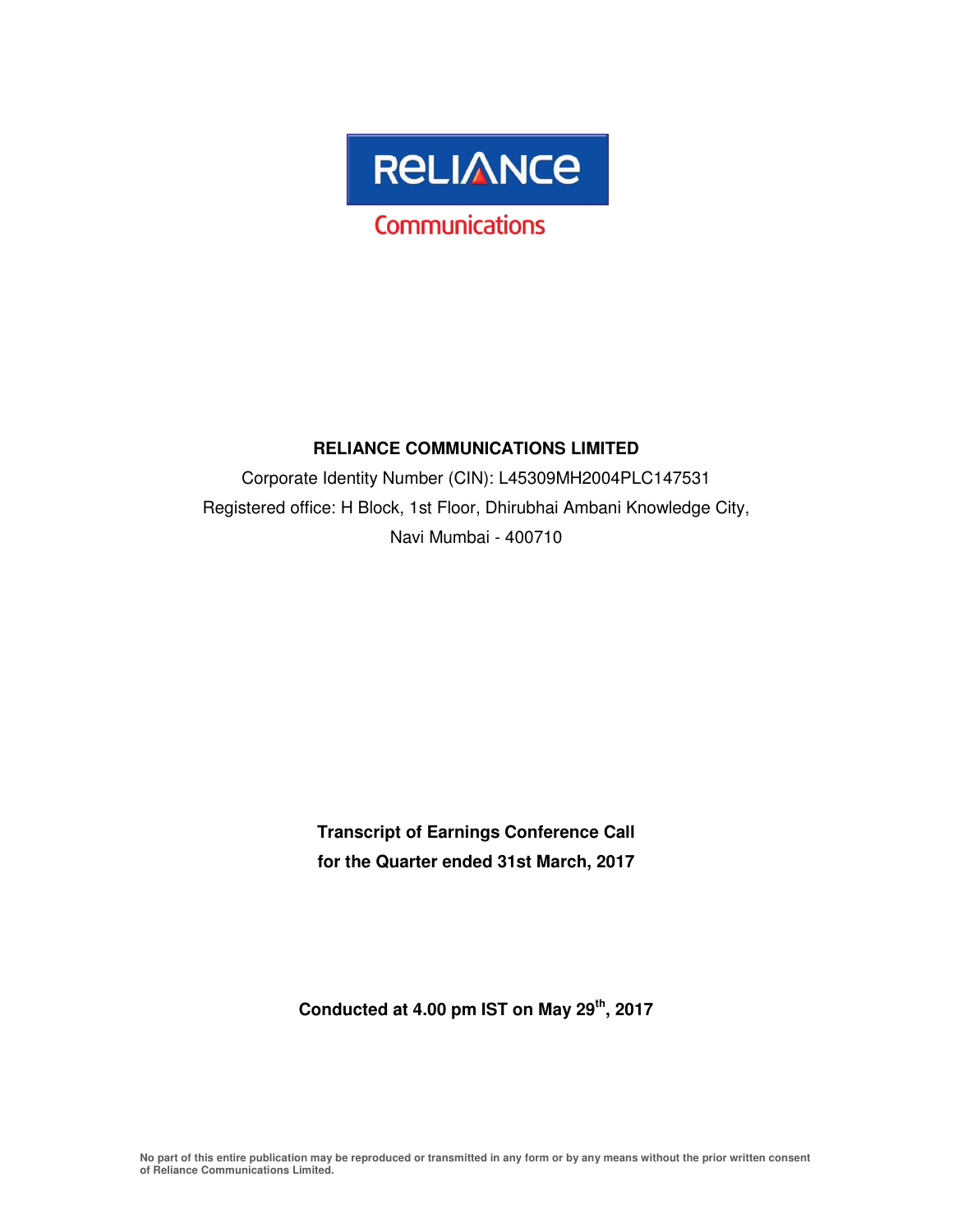#### **Moderator**

Thank you for standing by and welcome to Reliance Communications' global earnings conference call on the Reliance Audio Conferencing platform.

This is Deepesh the moderator for this conference.

At this time, all the participants are in listen-only mode. There will be a presentation followed by a question and answer session at which time if you wish to ask a question, please press \*1 on your telephone. Please be advised, this conference is being recorded today.

We have the senior management team from Reliance Communications today on the call.

The call will begin with some key observations by the management followed by a question and answer session. I must remind you that the overview and discussions today may include some forward-looking statements that must be viewed in conjunction with the risks that the company faces.

I hand over the call now to Mr. Gurdeep Singh. Thank you.

#### **Gurdeep Singh**

Good Afternoon and welcome to Q4 FY17's earnings conference call. I have with me the senior management team of Reliance Communications. On behalf of us all, I thank you for joining this call.

On May 27th, 2017, our Board of Directors adopted the results for the fourth quarter FY17 ending March 31, 2017. The Media Statement, Quarterly Report and the Results have been uploaded on our web site and I trust you had a chance to go through the same.

During the last quarter, **sector's operational and financial performance has seen continuing severe adverse impact due to free offers, disruptive pricing and hyper competition.** The entire industry has trended down this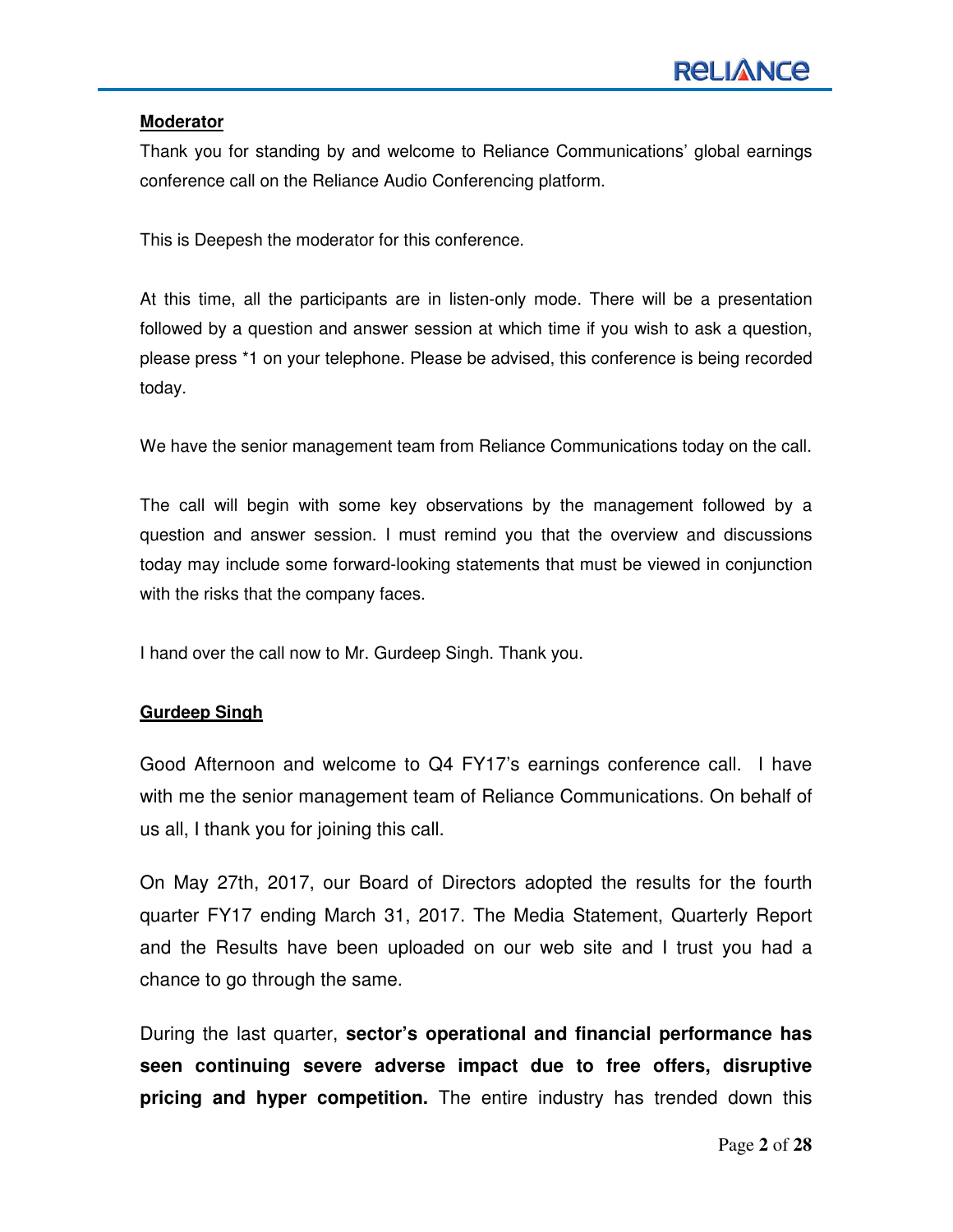## **RELIANCE**

quarter and the revenue, EBITDA and profitability for all players have been affected. For the first time in over 20 years, the sector has registered de-growth in revenues, leading to a reduction in the Government's share in revenues, sharp drop in operating margins, accompanied by increased interest costs arising from a staggering industry debt burden, and higher depreciation and amortisation charges as a result of higher spectrum purchase costs.

Steep declines in profitability and / or net losses have been reported for the past two quarters by all telecom operators in the country without exception, and a couple of operators have shut down their entire operations in the country. **This sector situation needs urgent requisite corrective policy initiatives by the Government and regulators to infuse operational and financial health.** 

**In this backdrop, our key financial & operational highlights** for the quarter are:

- Consolidated revenues stood at Rs. 4,524 crore, down 8.1%, and EBITDA at Rs. 1,083 crore, down 10.2%, compared to the trailing quarter, in line with industry trends.
- The EBITDA margin declined to 24%, compared to 24.5% in the trailing quarter.
- Indian operations' revenues and EBITDA stood at Rs. 3,916 crore and Rs. 908 crore respectively; while Global revenues and EBITDA were Rs. 988 crore and Rs. 175 crore respectively.
- Total MOU was at 105.6 billion, up 3.4% Q-o-Q and our 3G/4G data subscribers' base stood at 20.8 Mn.

## **Financial highlights for the full year FY 17 are:**

• Consolidated revenues stood at Rs. 19,949 crore, down 10.8%, on account of free offers, disruptive pricing and unprecedented competitive intensity in the industry; the impact of complete shutdown of RCOM's CDMA operations during  $1^{\text{st}}$ Half FY17; and full year impact of moving to higher cost ICR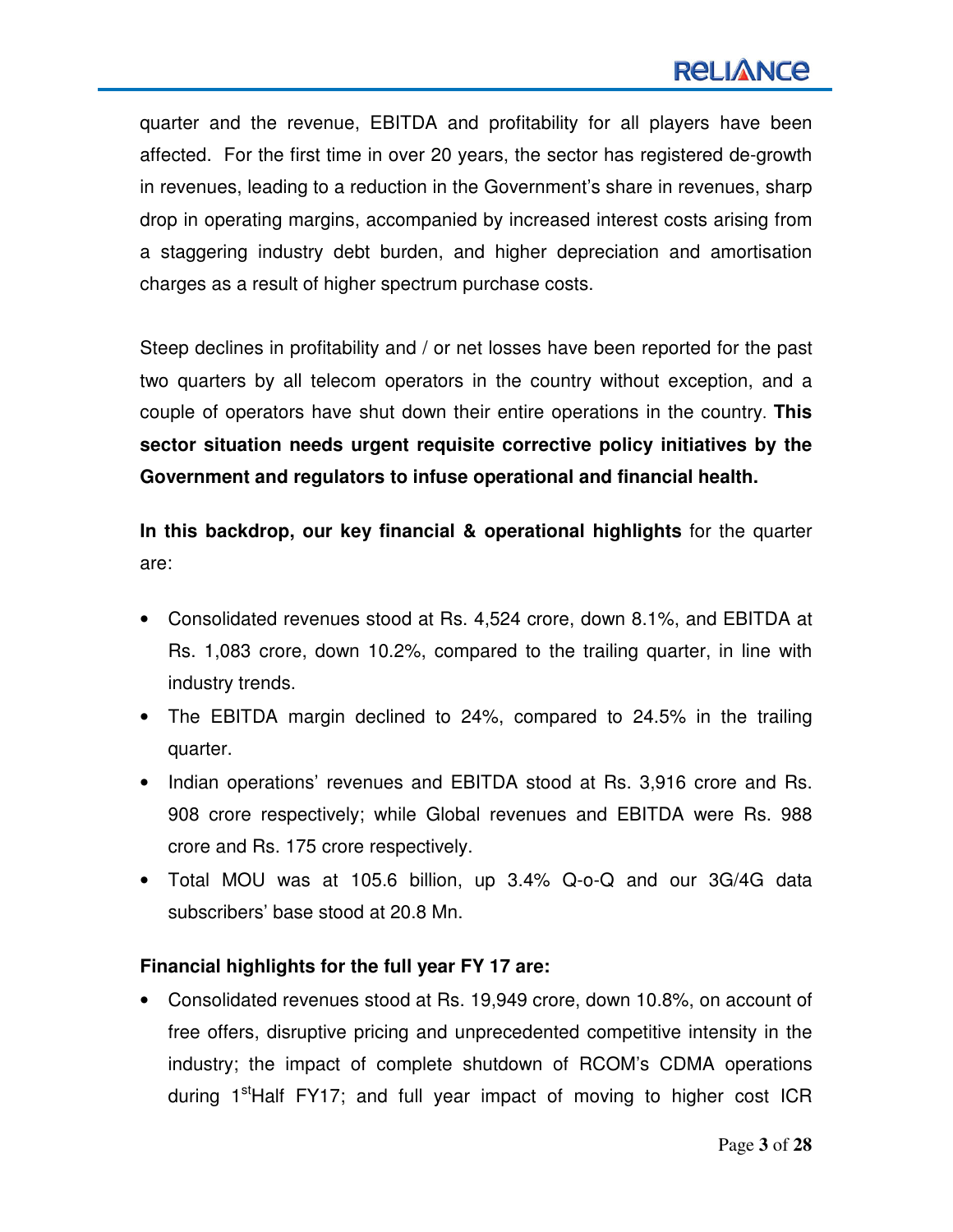arrangements in 5 circles consequent upon end of the validity period of 900 MHz spectrum held by the Company.

• The Company suffered a net loss of Rs. 1,285 crore for the year, compared to a net profit of Rs. 660 crore in the previous year, owing to the drop in revenues, decline in EBITDA margin for the year from 34.2% to 27%, and increase in interest costs.

**This is the first year since inception, when RCOM has incurred a net loss during the year, having shown steady financial and operational performance during last 10 years of its operations. Last two quarters during FY17 have been totally unprecedented and unanticipated by any operator, and have resulted in deep stress in the sector.** 

#### **Let me now talk about the current situation in the sector:**

The vitality of telecom sector is not only a critical pre-requisite for the growth of the Indian economy, but also for the execution of 'Digital India' vision, wherein a healthy and operationally efficient telecom industry is an absolute necessity.

The **current stress in the telecom sector** is a matter of grave concern not only for the industry players but also for the financial sector, regulators and the Government. This is a massive disruptive situation and no other sector in Indian economy has seen such an unsettling operating scenario. Even globally, in any telecom market, such disruption has not been experienced by the operators. In the current situation, viability and sustainability of the industry is at risk.

**The sector's free cashflows are at highly negative levels** and there is a huge deficit in the servicing of the fixed payments and deferred spectrum liabilities through sector EBITDA. High level of total sector liabilities of around Rs 7.5 lac crore would be unsustainably burdensome if the sector's current operating pressures continue.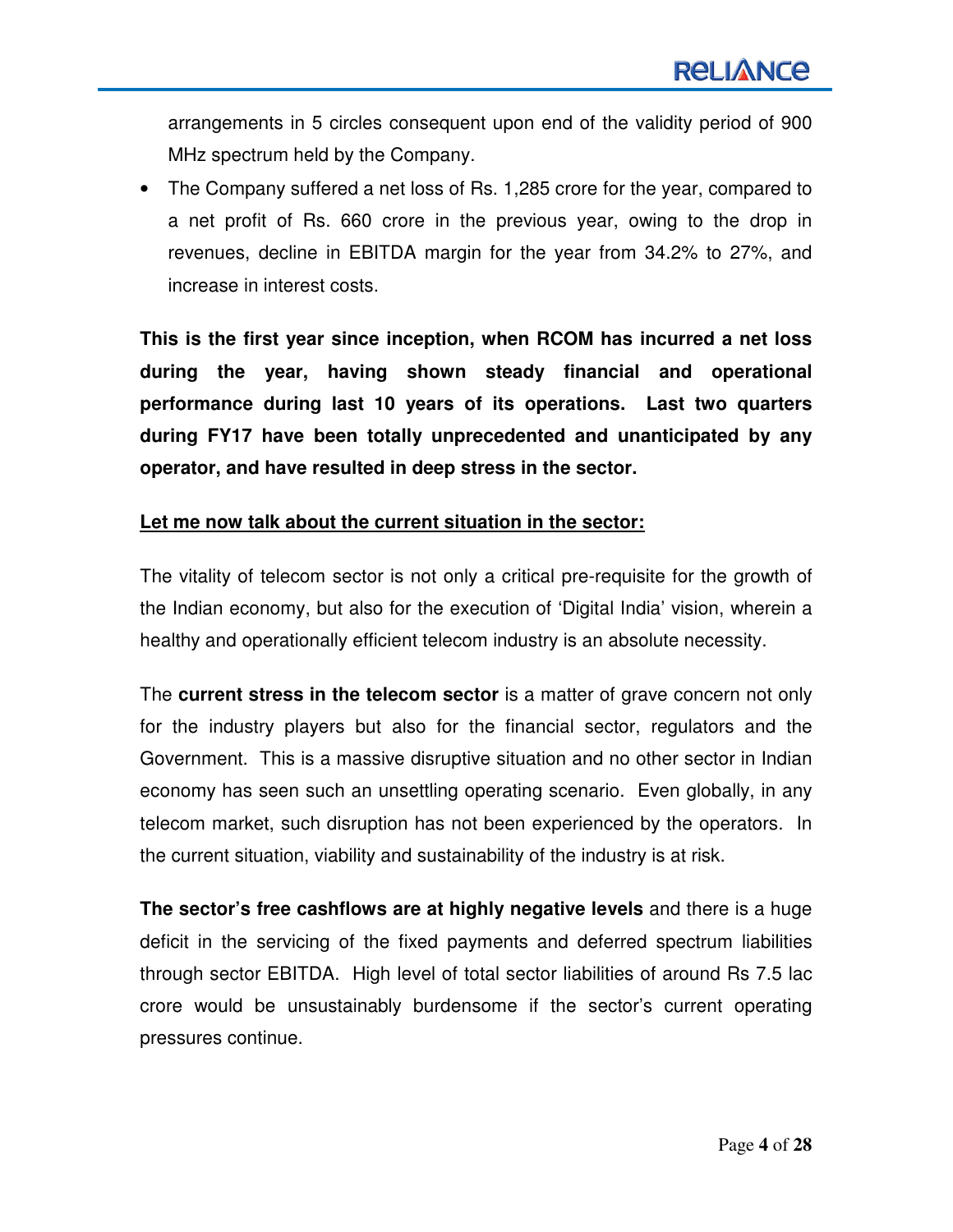The telecom industry has been urging the government to initiate requisite policy actions urgently to improve the sector's health. Based on the pleas by the industry bodies, the Ministry of Communications has set up an **Inter-Ministerial Group (IMG)** to look at the current sector situation and suggest policy solutions. We welcome the formation of IMG and hope that a Corrective Policy Framework would be put in place very soon.

It is critical that the government relooks at all the policy driven components of the industry's cost structure. Some of the key recommendations by the industry as well as TRAI to the government include revamping of methodology for estimation of Adjusted Gross Revenue for levying License Fees and Spectrum Usage Charges, lowering of levies in form of License Fees and Spectrum Usage Charges, increased moratorium and duration of installments for payment of deferred spectrum obligations, and formulating a financing package for the sector. Also in this changing scenario of ARPU led tariff plans rather than per minute/per GB tariff plans, per minute Interconnect Usage Charges itself, let alone a staggering rate of 14 paise, should be reviewed and scrapped by the Government.

**The Key Point is that remedial policy actions and financing package is critically needed to infuse operational viability in the sector.** 

#### **Current perspective about the telecom industry trends:**

**The data consumption has exponentially grown** over last few quarters. A mature smartphone user in India is expected to consume far higher data per month than global averages. The data usage will continue to grow with adoption of smartphones and thus the quantum of 4G deployed spectrum and network capacity will be critical to serve this growth. RCOM is well positioned to operate in this market, with access to a nationwide, state-of-the-art 4G LTE network. Our comparative 4G business advantages were not visible in the last quarter till March due to free offers in the market, but since April we have started seeing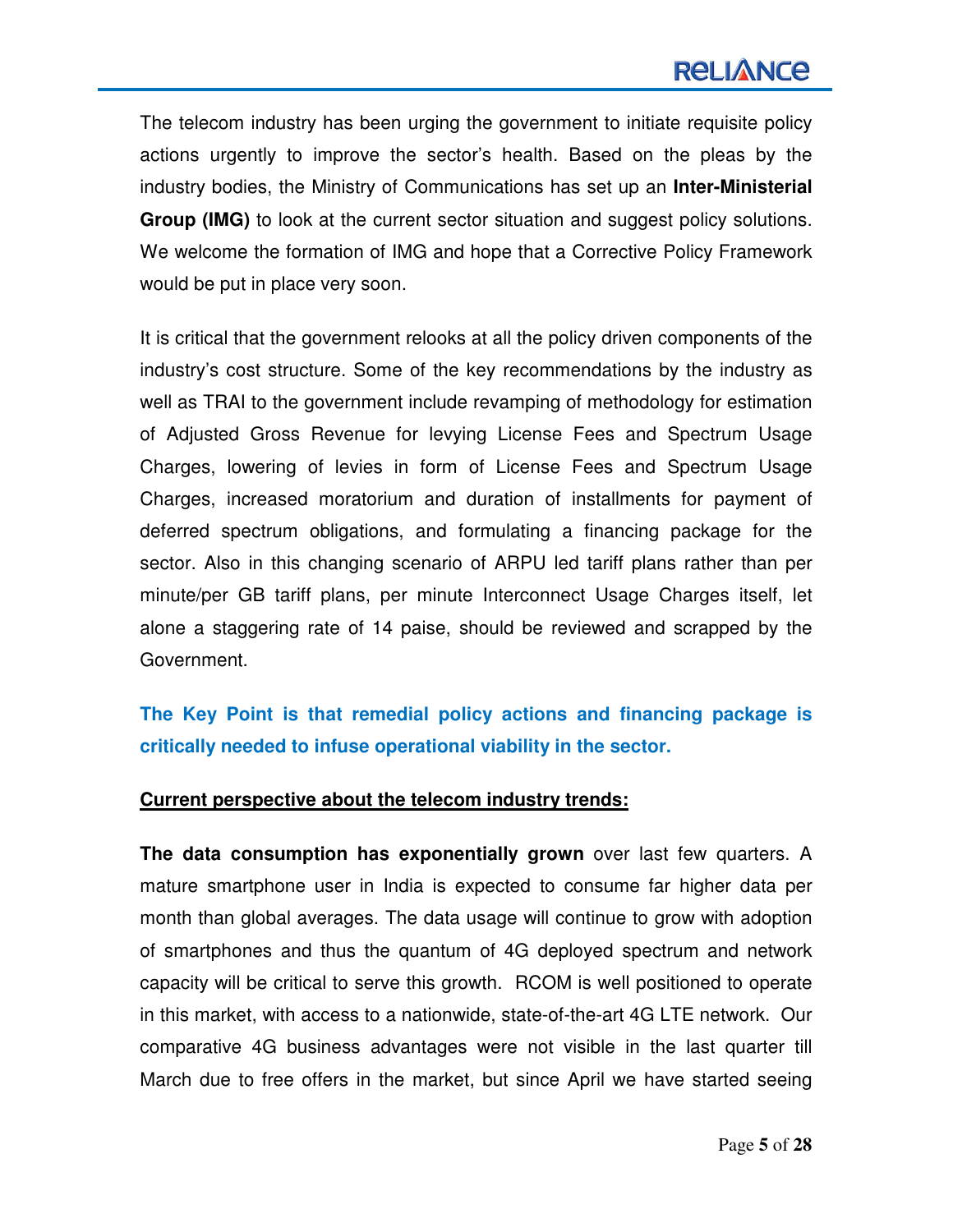upsurge in data consumption as a matter of fact, our May data consumption trends show a 2X jump over March.

**Key takeaway about the trends is that data capacity and seamless execution of date-led strategy are crucial for incremental market shares.** 

**Let me now spend some time to share with you the key developments at RCOM and how RCOM is trying to achieve best possible business execution in these challenging times.** 

RCOM, with its well planned business and corporate strategies, is managing its business execution in the best possible manner in the current industry situation.

In wireless business, we have been following a **dual-pillar strategy with a strong focus on execution.**

- Our **asset light strategy** for 4G services our customers have access to a readymade pan-India network and we did not and do not have to incur any major capex for network rollout.
- We were the first player among the existing operators to switch over from a tariff led pricing strategy to an **ARPU led pricing strategy.** We have been offering a full bouquet of ARPU led products.

As part of our data led strategy, we have launched smart acquisition products offering generous quantities of 4G data to our prepaid customers.

- 1. One of these products offers 1 GB of 4G data everyday per month along with all voice calls priced at 25 paisa per minute, at an aggressive price of Rs. 96 per month. This product thus offers best-in-class voice tariff to 4G customers including those who have high STD usage.
- 2. The other product offers 70 GB of 4G data at a price of Rs.149. At an effective price of Rs.2 per GB of 4G data, this is one of the most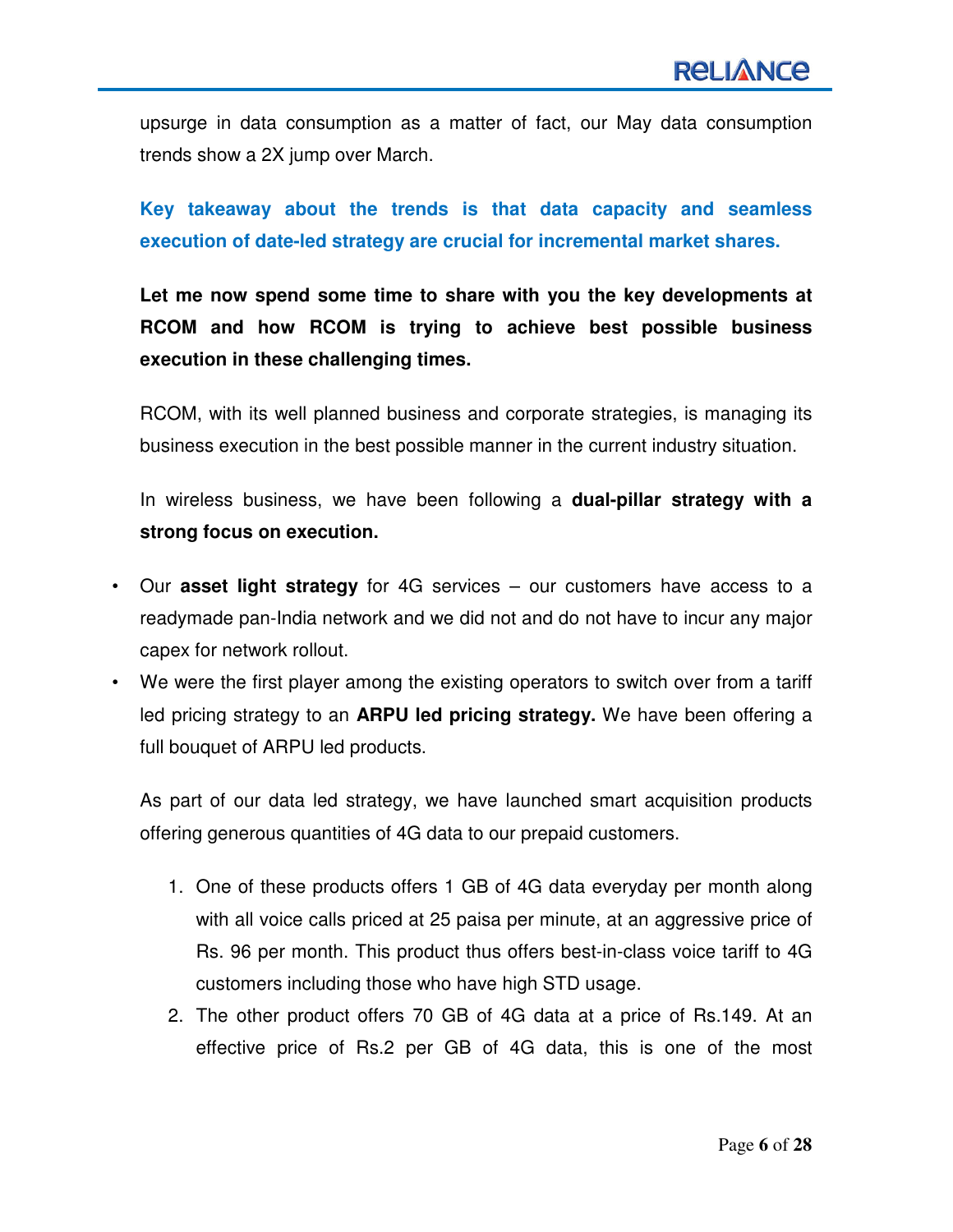competitive data offers in the industry. In this plan off-net calls are priced at 1 paisa per second whether calls are local or national.

We have also launched **new post-paid plans** targeted to acquire high value Voice & 4G Data customers. All the plans offer unlimited calling on any network. Rentals start at Rs 299 which offers 6 GB 4G data and is targeted towards mass market customers hooked on to the social media, while Rs 499 plan offering 15 GB data is targeted towards customers whose usage extend beyond social media to downloading of music/videos and Rs 699 plan which offers 30 GB data targeting the heavy users who might like to use the phone as a Hotspot as well.

These innovative plans are helping us in managing the churn better and also enabling us to acquire post-paid and corporate customers in the 4G LTE business.

VOLTE is the technology for the future and as our plan of future-proofing the business, we expect to introduce **our VOLTE offering in next few quarters.**

During Q4, we have also been executing various revenue and cost driven operational measures:

## **A. Revenue driven operational measures**

- o Targeting acquisition of the primary SIM customers by focusing on postpaid acquisition
	- ~10% of incremental acquisitions are now on postpaid, and we hope to increase this to 20% over the next two quarters.
	- ~25% of our incremental revenue is through postpaid customers.
- $\circ$  Offering attractive 4G offers to customers on own network with 4G handsets but not currently using 4G allowing upgrade.
- o Improving customer retention by proactively offering best-fit plans to our existing customers
- o Turning existing customers into partners through a customer referral program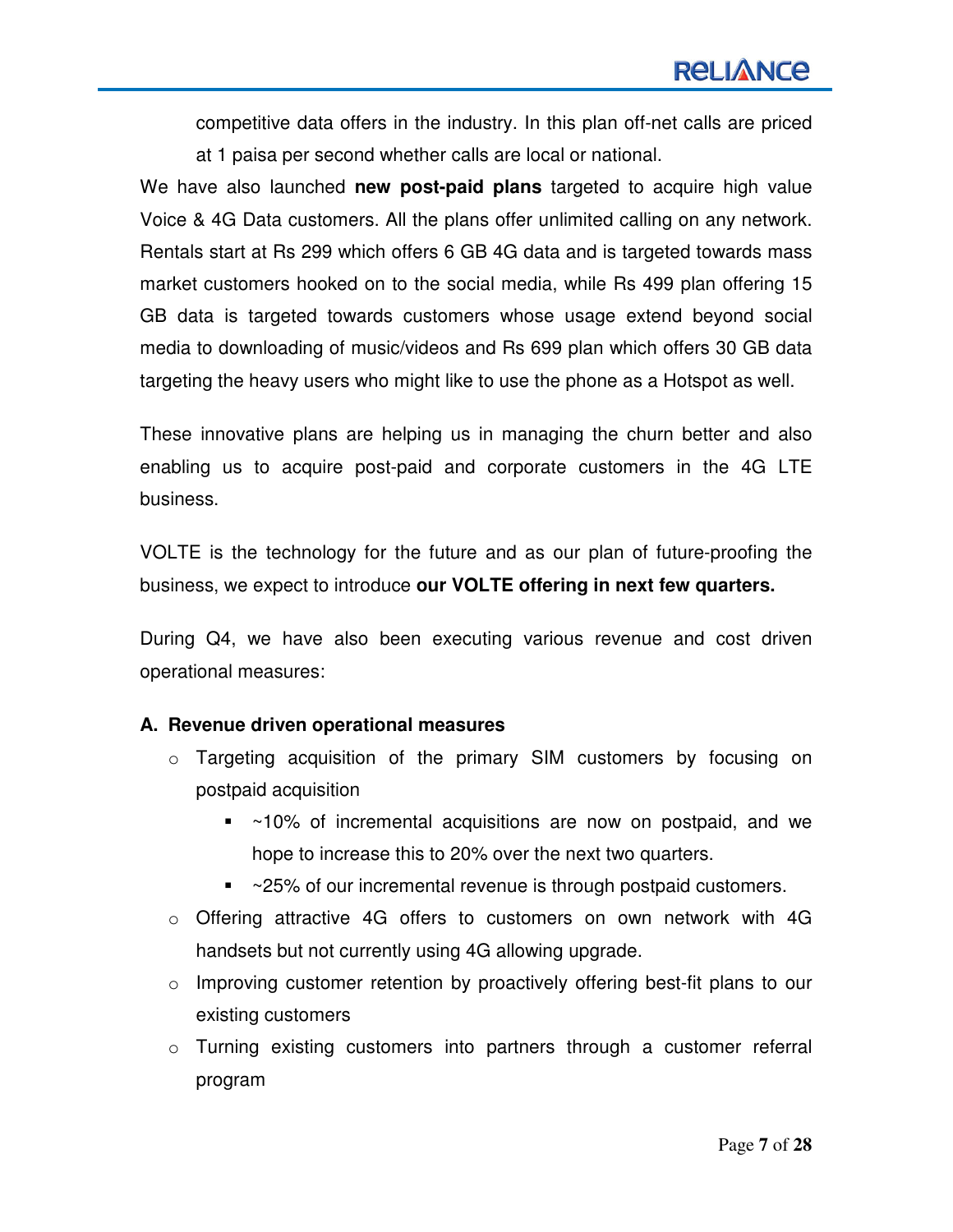- A good number of incremental postpaid acquisitions are being contributed by the referral program.
- o By this program we are not only adding "filtered" i.e. better quality customers, we are also strengthening our bonds with the corresponding existing customers.

Concurrently we have been cautious in the "new" customer acquisition race. We have done this consciously, as we would like to prune the multi-SIM category and have been focusing our energies on deepening and widening our post-paid and corporate customer base by leveraging our pan-India 4G network.

We are also having focused **content partnerships** with Hungama, EROS Now, Saregama, Shemaroo, OnMobile, Opera and others. These partnerships allow us to offer all round entertainment like Music, Videos, Games, Live TV streaming, Sports, Utility tools etc. These offerings continuously increase our customers' delight and thereby help in our data usage. Additionally, to improving the 4G device penetration and getting more smartphone customers on board we have tied up with financial services companies to offer **financing options** to our buyers for purchasing smartphones. We are driving sale of handsets through our own shopping portal as well. We are happy to see that a lot of customers have shown interest in buying smartphones through these financing schemes and are converting to use our gold standard 4G services.

## **B. Cost driven operational measures**

We have reorganized and regrouped our operational departments and teams. We have dismantled the legacy circle based organization structure. This was a legacy structure arising out of the "circle" being the basis for issue of "licenses". **We have transitioned to a FMCG like organization** where all backend activities have been centralized to maximize economics of scale.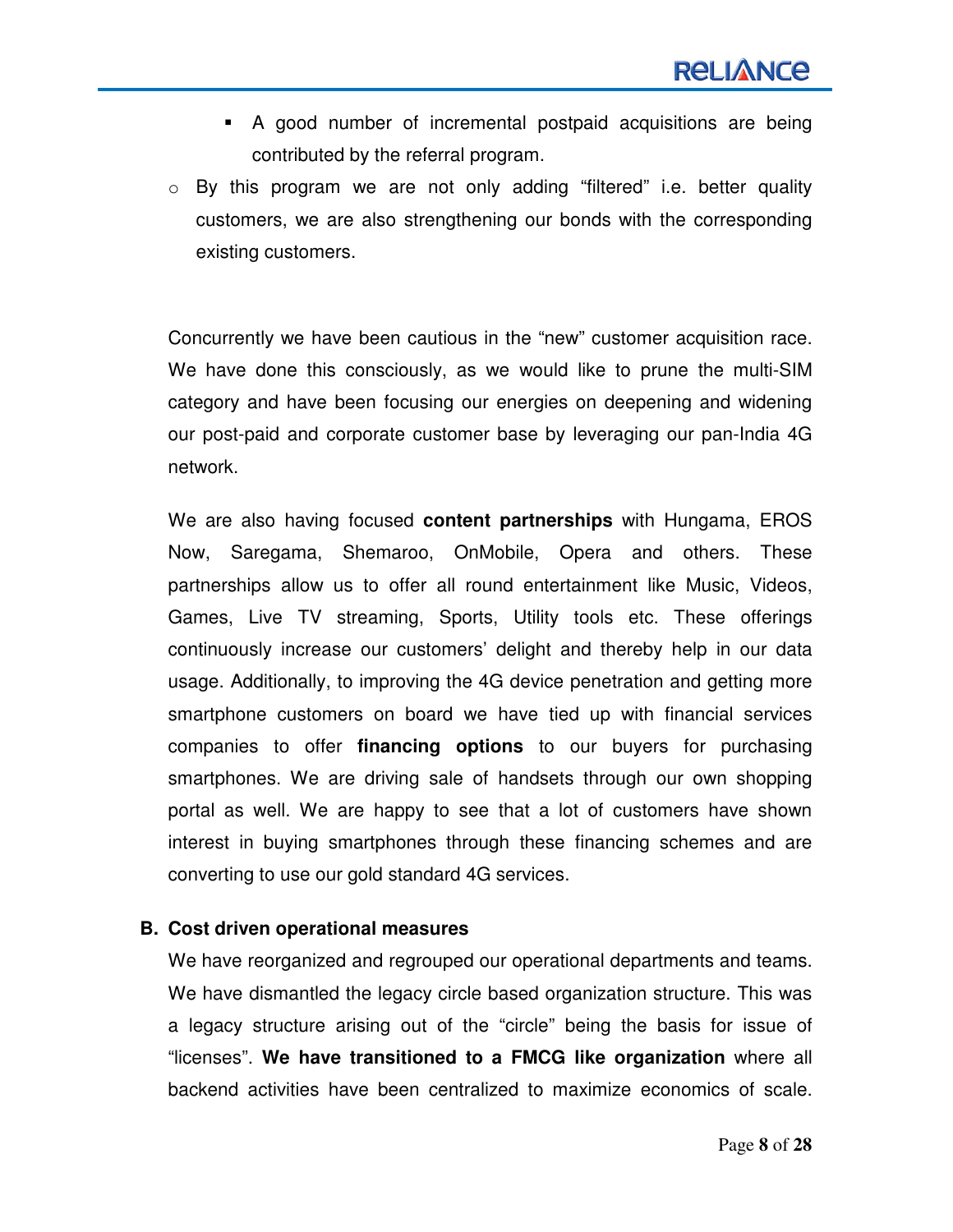The role of the decentralized field units now is to have a single-minded focus on generating sales. Concurrently, we have automated and digitized our processes e.g. e-KYC is being used extensively. We have created "apps" ecosystem (Instacare for customers and Channelcare for the retail channel) to ensure higher efficiency at lower cost. With all the above, we have **improved our "teeth to tail ratio**" significantly.

**Our Key message is that RCOM is fully geared on best possible execution of its business operations in a focused manner.** 

I will now like to update you on the deleveraging strategy and corporate transactions.

**RCOM launched a comprehensive programme of all-round strategic transformation in the year 2015, with emphasis on industry consolidation, an asset light business model, future sustainability, and cost efficiencies. The programme is now at the final stages of completion.** 

- **SSTL's consolidation into RCOM:** The proposed merger of SSTL's wireless operations with RCOM, marking the 1<sup>st</sup> in-country consolidation in the Indian telecom industry, is expected to be completed in June, 2017 with receipt of DoT approvals. The merger will add highly valuable 30 MHz of 850 band spectrum in 8 key circles, and will extend validity of spectrum in these circles for an additional period of 12 years, till 2033.
- • **Spectrum trading and sharing deal with Jio:** Our 850 MHz spectrum trading and sharing arrangements with Reliance Jio have been fully implemented, and are now operational for the past over 6 months. This unique arrangement has enabled RCOM to deliver access and connectivity to a world class, nationwide 4G LTE network to millions of valued customers, with minimal capex and considerably lower operating costs.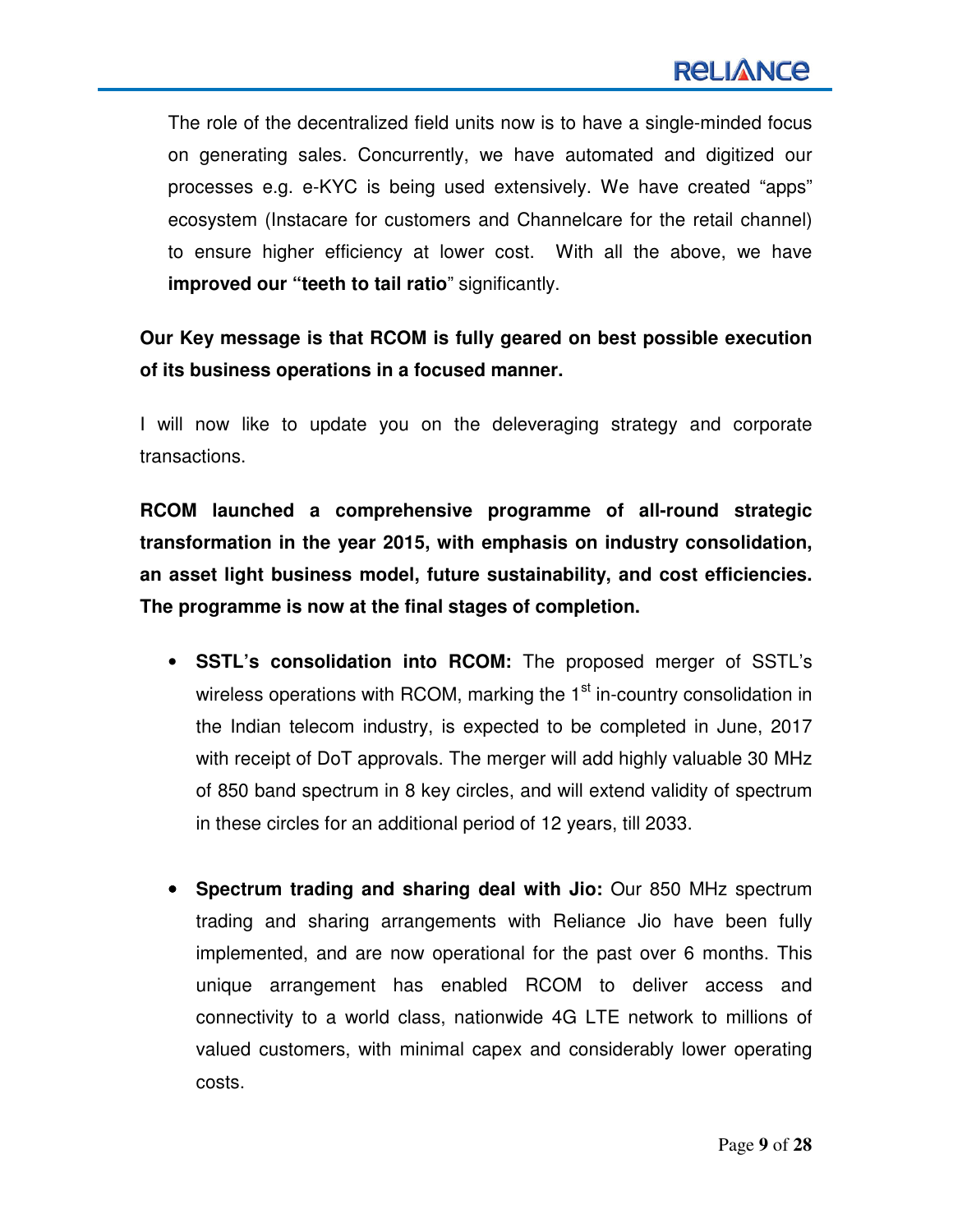• **Consolidation of RCOM's wireless business with Aircel:** The proposed consolidation of RCOM's wireless business with Aircel will place the merged wireless entity among the top 3 ranking operators in 12 important circles, and among the top 4 operators in India on the basis of customer base and revenues.

The combined entity will enjoy substantial benefits of scale, and capex and opex synergies with an estimated NPV of ~Rs. 20,000 crore. As part of this transaction, RCOM's overall debt will reduce by Rs 14,000 crore, together with transfer of liability for spectrum instalments of an additional approx. Rs. 6,000 crore.

We have received approvals from the Stock Exchanges, Securities and Exchange Board of India's (SEBI) and Competition Commission of India (CCI). The demerger and merger Scheme has been filed in the National Company Law Tribunal (NCLT). Approvals from the shareholders of both RCOM and Aircel have been duly received in the NCLT convened meeting during April 2017. The lenders' and other requisite consents are expected to be received in the next few months.

• **Monetisation of Tower Assets:** The proposed transaction for sale of the tower infrastructure owned by the Company to Brookfield has received requisite approvals from CCI. The business demerger and transfer scheme has been filed with the NCLT. Shareholders' approvals have been received in the NCLT convened meeting during April 2017, and lenders' and other consents are expected in the next few months.

RCOM will receive an upfront cash payment of Rs. 11,000 crore from the proposed transaction and the same will be fully utilised for reduction of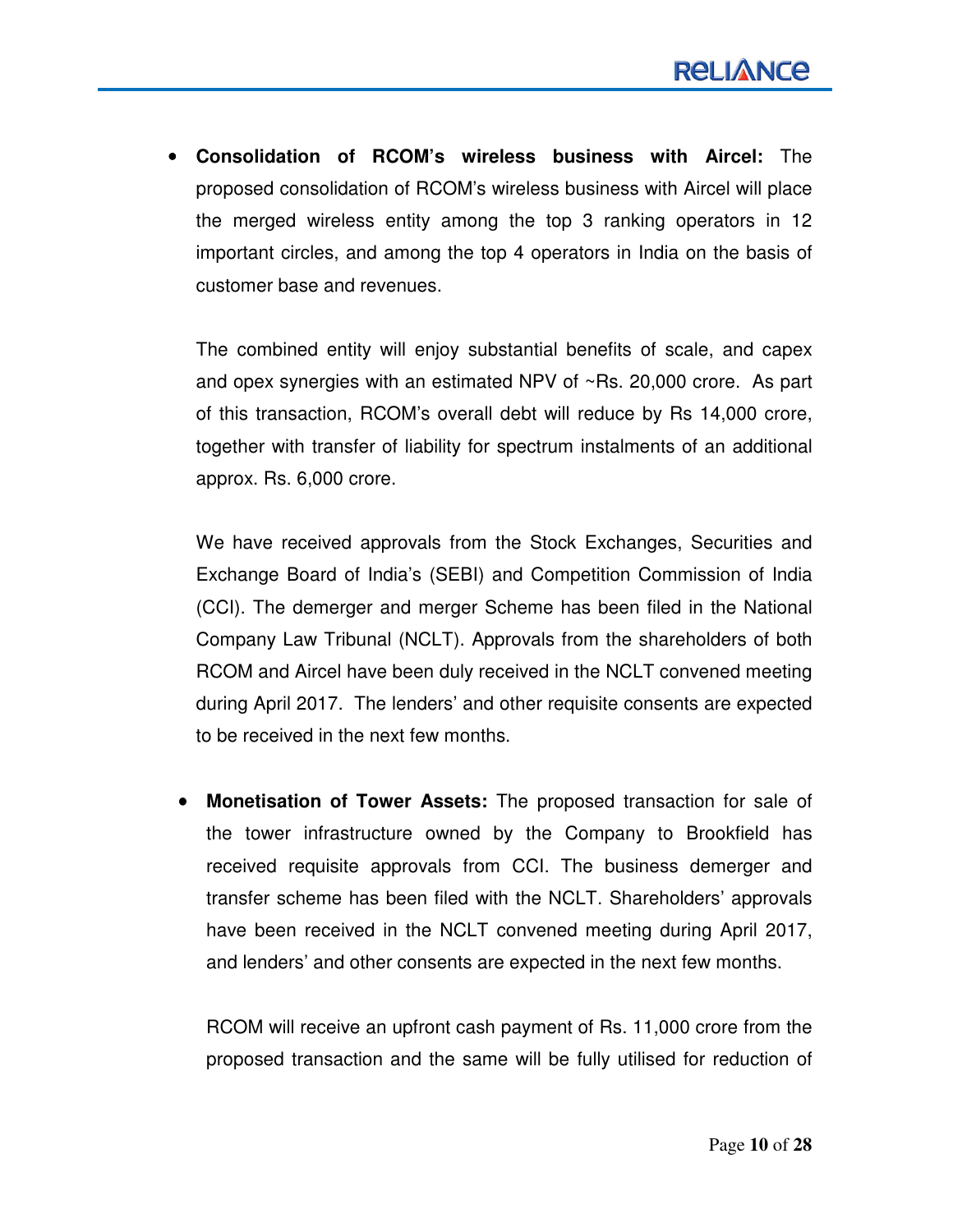debt. RCOM will also receive 49% future economic upside in the Towers business.

Upon completion of the Aircel merger and sale of the Tower business, RCOM's debt will stand reduced by approx. Rs 25,000 crore and the Company will hold highly valuable **strategic stakes** of 50% in the Aircel JV and 49% future economic upside in the towers business, providing future monetisation opportunities for significant further deleveraging.

**Post these transactions, remaining substantially lower debt in RCOM would be serviced through RCOM's existing high growth and higher margin businesses** in the domestic enterprise segment, Data Centers, optical fibre and international business in GCX. All these businesses have higher stability of revenues and stickier customer base with minimal churn.

## **Further deleveraging through monetization of our prime real estate properties at Delhi and Navi Mumbai would be achieved.**

**Liability Management:** Post signing of binding documents for the Aircel and Brookfield transactions, RCOM has formally advised all its lenders that it will be making repayment of an aggregate amount of Rs 25,000 crore from the proceeds of these two transactions, on or before 30th September 2017. The said amount will cover not only all scheduled repayments, but also include substantial prepayments to all lenders on a pro-rata basis.

RCOM is presently engaged in discussions with its lenders to obtain their requisite consents for the two transactions and to refinance scheduled instalments falling due in the interim period up to 30th September, 2017, to facilitate expeditious closing of both transactions in the best interests of all stakeholders. Based on the large number of approvals already received for the two transactions and continuing good progress for the balance, RCOM expects to meet its all debt repayment obligations in line with these plans, and substantially reduce its overall debt.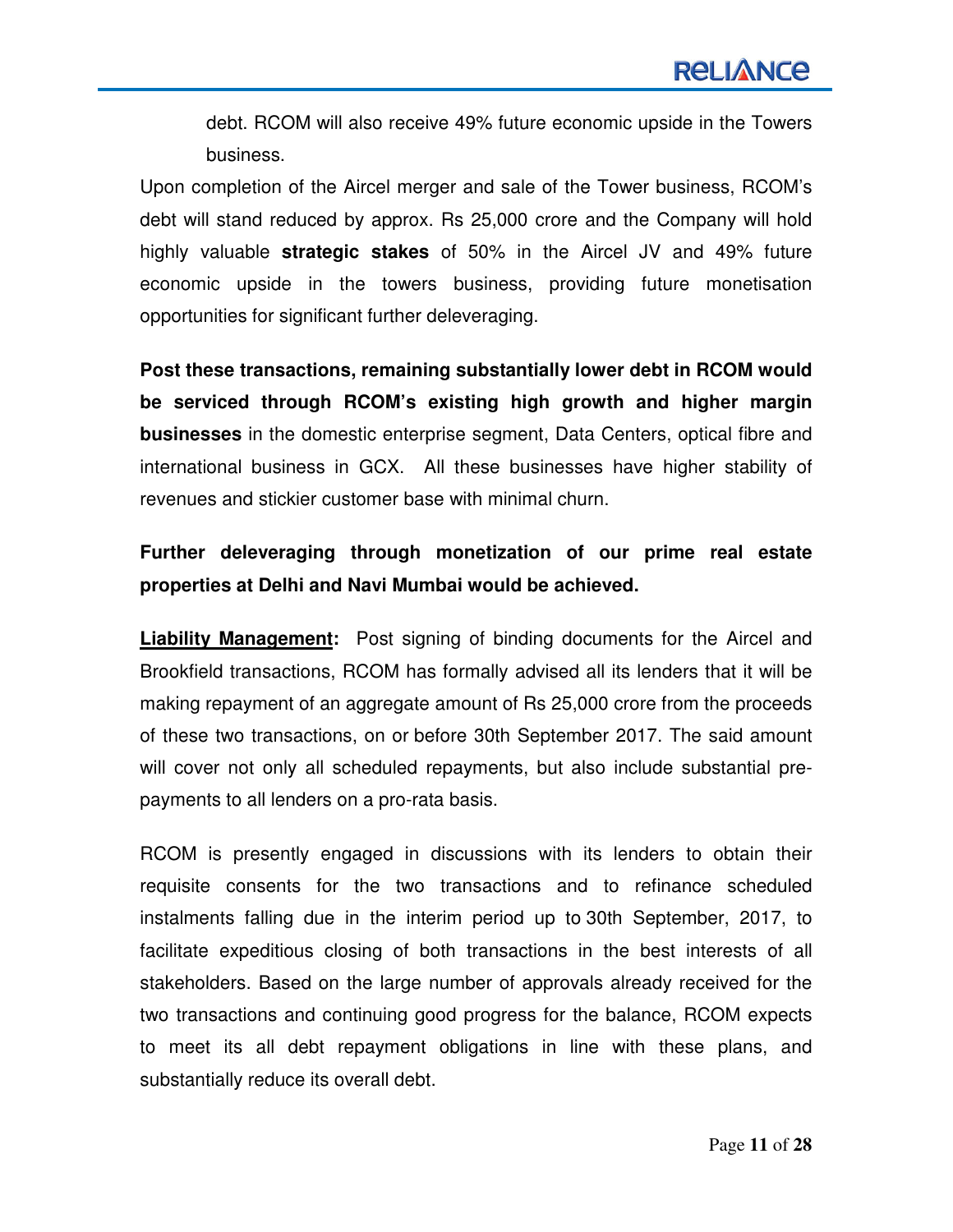RCOM has been working steadfastly on execution of its well-planned, futureproof, all-round strategic transformation strategy since last two years. Had the hyper competitive disruptive situation not happened during last two quarters, RCOM would have been in a far better operating and financial situation due to its forward-looking planning. **Clearly, this has been a totally unexpected development, and we urge all our stakeholders to appreciate the current situation and support the current transformational phase of the Company, which would usher RCOM into a very solid and sustainable position.** 

**I will now request Bill to give you an update on the developments in the Enterprise and GCX businesses.** 

#### **Bill Barney**

RCOM's Enterprise and GCX business continues to show steady performance while gaining visibility across key markets globally.

## **Here are some highlights of our Achievements in Q4:**

- We completed significant Network upgrades and enhancements in Q4 across our global network infrastructure, with 1.75 Tbps added on subsea and 1.1 Tbps added on backhauls.
- GCX signed a partnership with vScaler to enable direct access to vScaler's cloud services platform via GCX's CLOUD X Fusion, delivering next generation application specific Cloud services to consumers and enterprises on a global scale. The collaboration leverages on GCX's core assets which include a global network with data centers connected in key hubs, and a leading ecosystem of on-net Clouds and providers as well as on vScaler's cloud platform powered by OpenStack, a leading open source IaaS provider. The joining of the two platforms will enable customers to simplify and accelerate their strategic deployments of cloud by allowing them to provision full HPC-on-Demand clusters, Big Data analytics, accelerated GPU compute (for Machine Learning),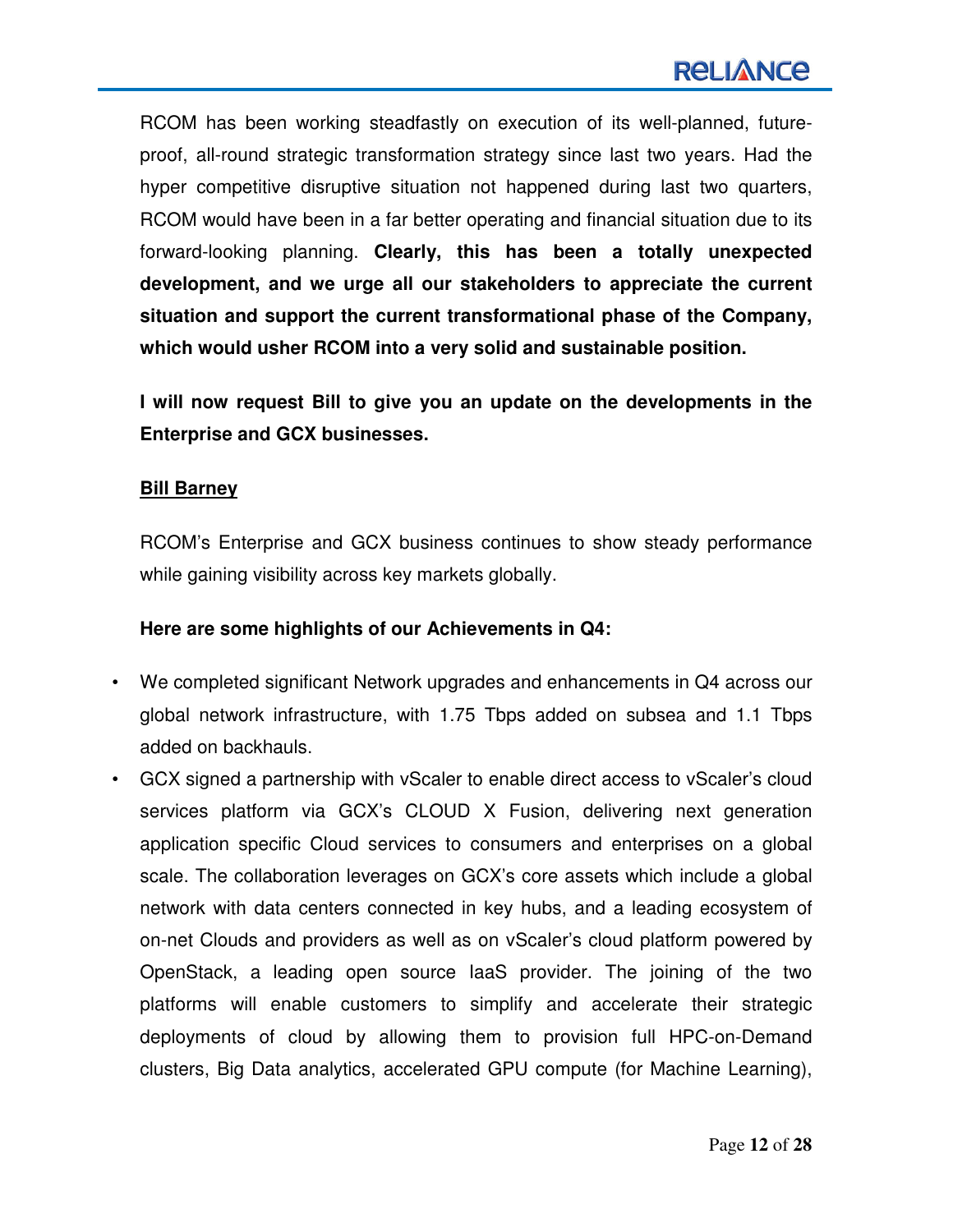tiered and accelerated storage platforms via CLOUD X Fusion, from Global Cloud Xchange.

- We initiated Reliance Branch Connect launch—India's first 4G Enterprise VPN Solution. This 4G last mile for MPLS VPN with pan-India reach offers bandwidth options up to 2 Mbps; simple deployment with usage based plans; and bandwidth throttling to avoid bill shocks. Pre-launch orders received for about 1500 MPLS spoke locations from marquee enterprise customers across India.
- GCX won "Excellence in Connectivity for Data Centers" award at the inaugural Datacloud Asia in Singapore on 23<sup>rd</sup> February 2017. In addition, CEO Bill Barney (that's me) was honored with "Data Center Industry Achievement Award" in recognition of contributions to the Data Center Industry. Broadgroup's inaugural Datacloud Asia Awards showcased innovation and recognized new sectors in Data Center and Cloud. The winners were chosen by an independent panel of Judges from across Asia and the US, with the objective of recognizing excellence in data centers, cloud services and operations.

Now I would like to hand over back to Gurdeep to summarise:

## **Gurdeep**

## **To Summarise:**

- 1. Sector's operational and financial performance has seen continuing severe adverse impact due to free offers, disruptive pricing and hyper competition. This sector situation needs urgent requisite corrective policy initiatives by the Government and regulators to infuse operational and financial health.
- 2. RCOM is moving ahead steadfastly with the focused execution of business and strategically transformational corporate transactions. **RCOM is in final stages of completing its Aircel merger and tower transactions which would deleverage our balance sheet substantially.**
- 3. RCOM is intensely focused on executing its 4G data led strategy riding on access to the Pan-India state-of-the-art network.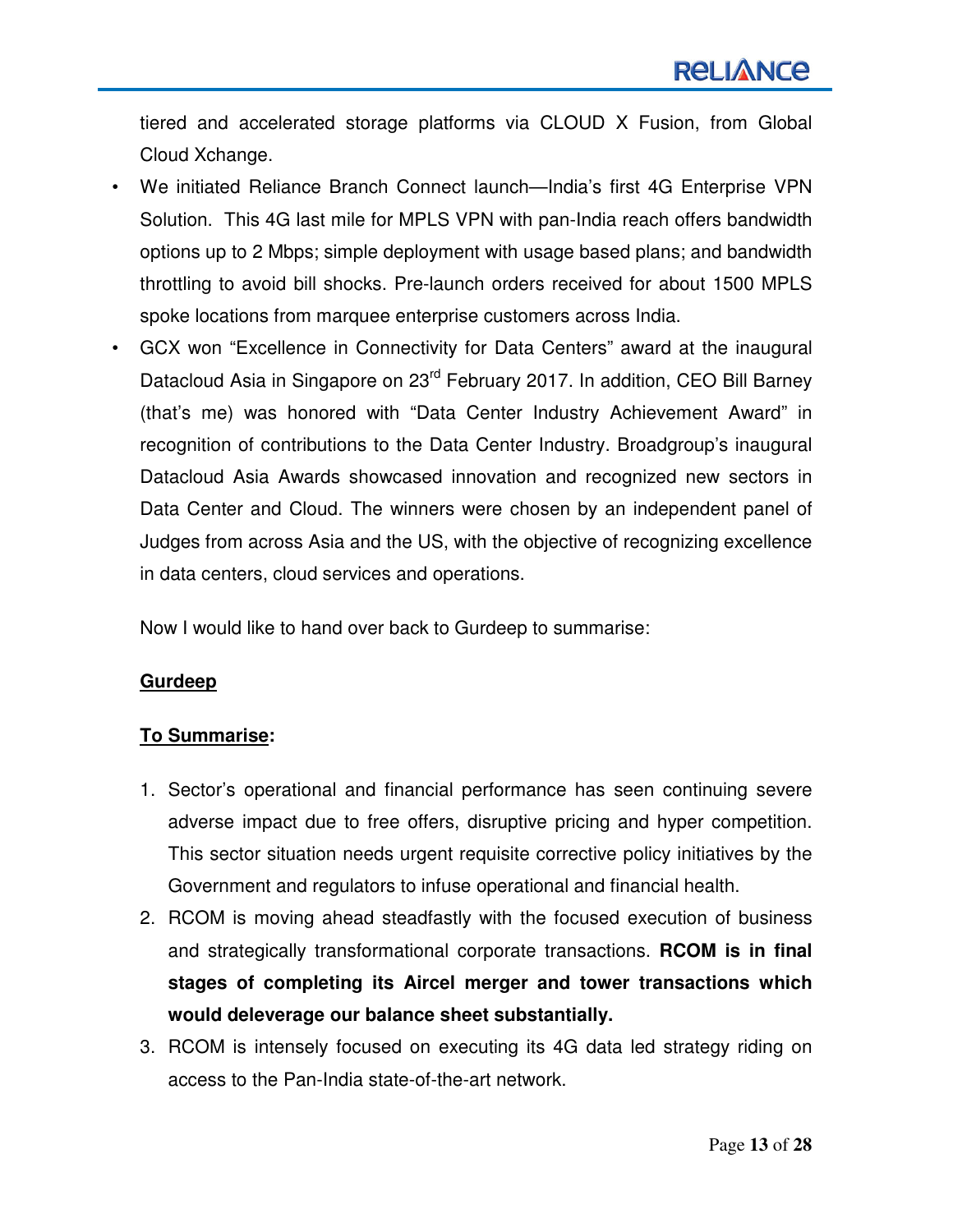4. RCOM, post completion of transactions, would emerge a stronger player, with solid operating businesses of high-margin domestic enterprise segment, Data Centers, optical fibre and international business in GCX**. Additionally, RCOM will hold valuable strategic stakes of 50% in wireless JV and a 49% future economic upside in the tower business.**

Thank You. Over to the operator for the Q&A.

#### **Question-and-Answer Session**

#### **Operator**

First question comes from Manish Adukia from Goldman Sachs. You may speak.

#### **Manish Adukia**

I have three questions for you. My first question is a follow-up on your opening remarks around the debt. There have been a number of recent press reports on RCom's ability to service debt, and you did provide some color on it in your opening remarks, but if you can just provide us some more color on your current debt profile. And at this point, are you continuing to service your interest costs on the debt?

My second question is on the wireless revenue and subscriber trends. This quarter RCom saw a decline of about 3 million subscribers. Can you help us understand the profile of these subscribers? And are these high-end subscribers who were moved from your network to the Jio network, for example? And are you also seeing pressure on your dongle and MiFi business versus wireless handset subscribers?

And lastly on EBITDA which steeply declined this quarter, would you say that you have hit the bottom in terms of profitability and things should start improving going forward, like you mentioned in your opening remarks? I think initial trends in the quarter have been encouraging. Thank you. Those are my questions.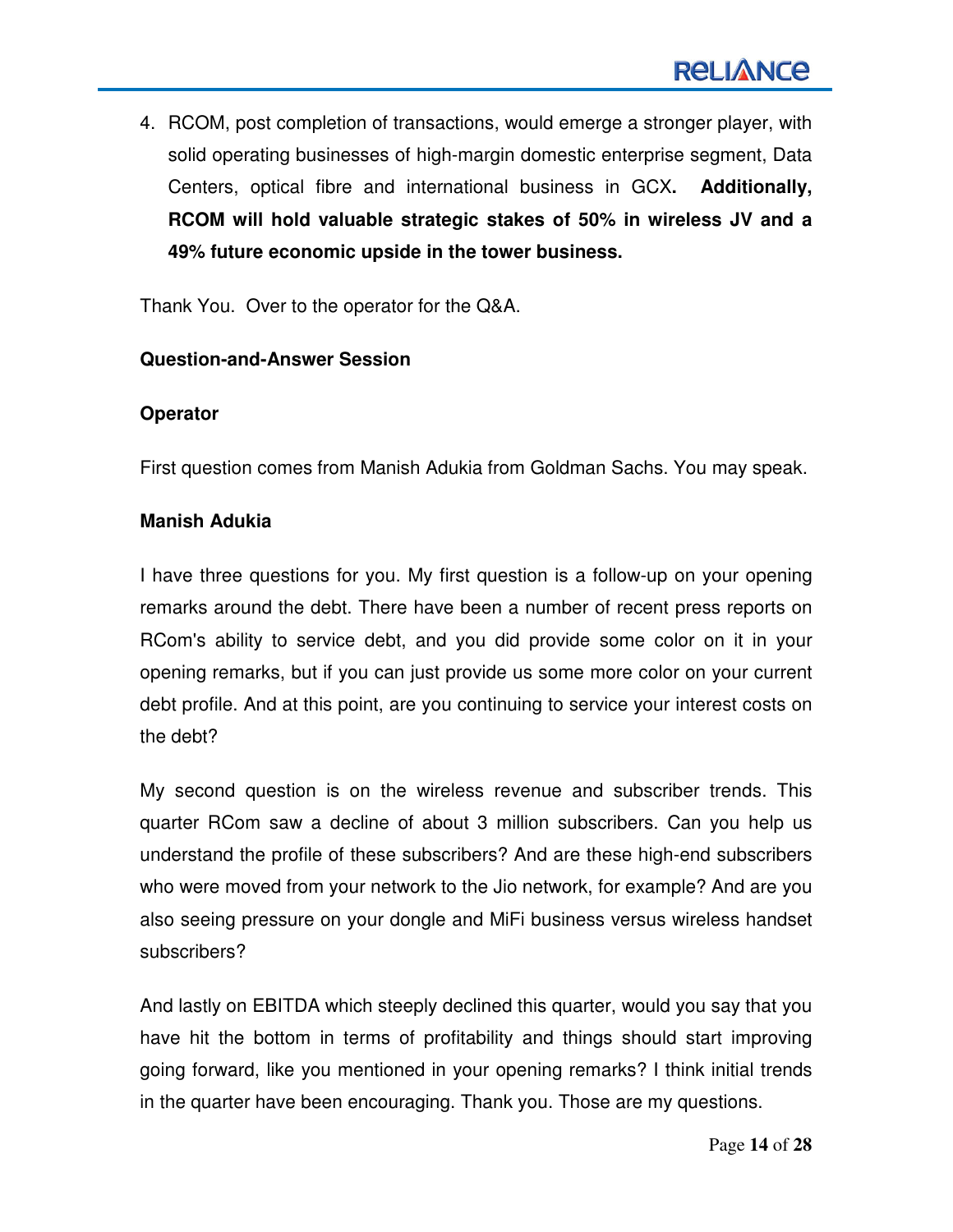## **Gurdeep Singh**

Well, we've seen an erosion of 3 million customer base during the quarter, because we did not participate in the unlimited prepaid business voice segment, because that was value negative for the company, and we rather focused on profitable subscriber base and a profitable growth.

As you would appreciate that unlimited voice calling attracts interconnect costs that are at 14 paisa. It was a conscious call taken not to participate in that ecosystem aggressively. So we saw erosion of those customers. These are primarily voice-heavy customers.

On the EBITDA margin side, I think if you compare our performance with other peers in the industry, we have performed reasonably well. But the fact being our minutes of growth are not in line with what others have reported because of us not participating in the unlimited prepaid segment, which consumes high minutes and provides a very low yield. And that's why, even if you look at our KPIs, our RPM decline is far lower than that of the industry, which kind of reflects a balanced MoU growth and our focus on profitable minutes' growth.

So I would say that, we have done better than our peers in managing the entire company's revenue, protecting the interest as well as looking at the profitability. So it's a kind of a balanced quarter.

Regarding your question about debt, RCom is presently engaged in discussion with its lenders to obtain their requisite consent for the two transactions and to refinance the scheduled installments falling due in the interim period to facilitate expeditious closing on both transactions in the best interest of our stakeholders.

Based on the large number of approvals already received for the two transactions and the continuing good progress for the balance, RCom expects to meet all its debt repayment obligations in line with these plans and substantially reduce its overall debt.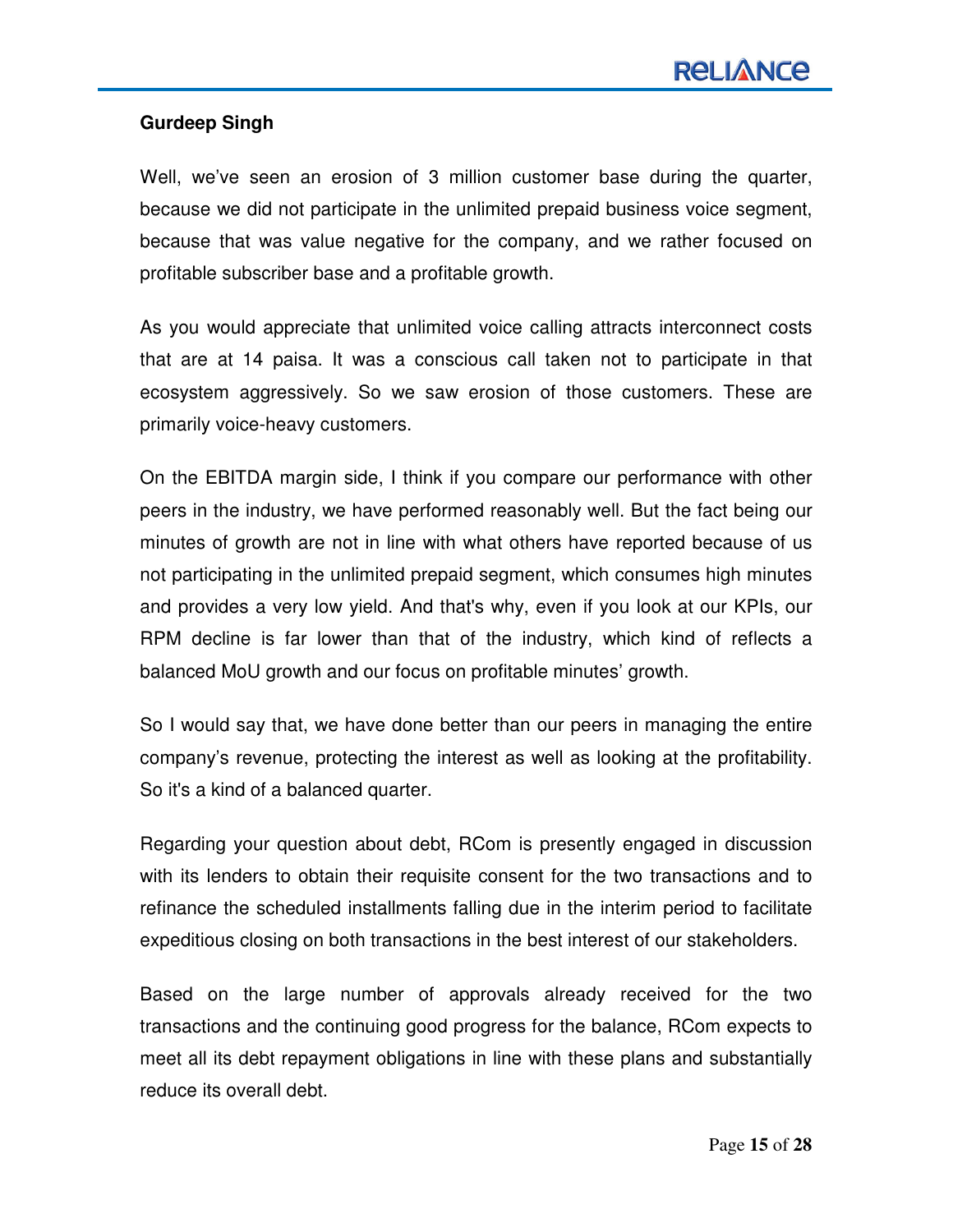## **RELIANCE**

Regarding your question on dongle and Mi-Fi business, as I kind of illustrated in the opening speech itself, we are beginning to see a large upsurge in the data in the last couple of months as the market is moving into a better environment in the sense that for March versus April and May, we are seeing a data shift. May is already 2x of the March. We are seeing a large acceptance to our newly launched Rs. 299, Rs. 499 and Rs. 699 plans in the corporate sector. We are buoyant about the postpaid. And the new form of the postpaid is also like an online postpaid-only, removing the middle man, thereby lowering our cost to serve and improving the profitability, while being able to give highly competitive plans to the market.

Current combination of the business includes the dongle business, the MiFi business as well as the normal handheld smartphone acquisitions, but our focus is largely on the smartphone segment.

#### **Manish Adukia**

Understood and just one small follow-up. You mentioned that, in terms of volumes in May you have seen twice the amount in terms of data carried than in the month of March. How much of that is also translating in terms of revenues? I mean, what are the trends that you're seeing of that data usage getting translated into revenue growth?

## **Gurdeep Singh**

All of us know that data growth is coming on the back of lower realization per MB. So the good thing is that consumers are lapping up the paid data, they're willing to pay and the data payload is increasing. Though the yield per MB will be lower we will have to wait for another 45, 60 days to see how the whole quarter pans out and how it settles. But fundamental point being there will be a fine point between a profitable data growth coupled with the high usage from the customers.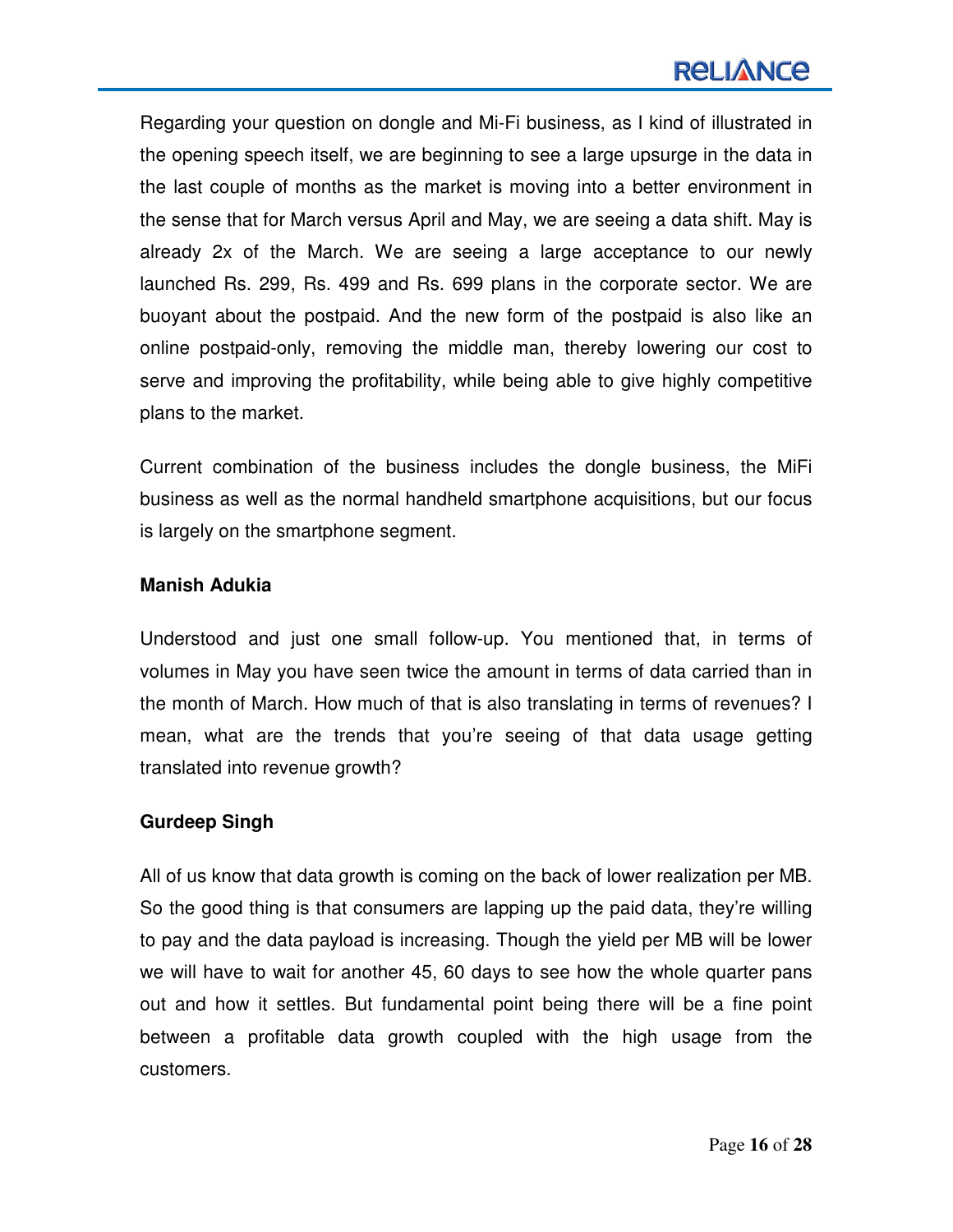## **Operator**

Thank you, Manish. Next, we have Gaurav Malhotra from Citi. You may speak.

## **Gaurav Malhotra**

Hi, good afternoon, everyone. I just have one question. Gurdeep, you mentioned that between the Aircel and the Brookfield transaction, you will get Rs. 25,000 crore which will be used to repay part of the debt and maybe you'll prepay some of it. But if I'm not mistaken, Rs. 11,000 crore is what you'll get in cash, but the remaining Rs. 14,000 crore will be transferred to the new entity with no cash coming in. So if you could just kind of explain as to how the prepayment will happen of that Rs. 14,000 crore, please? Thank you.

## **Anil Ladha**

Gaurav, Rs. 11,000 crore for the Tower proceeds will be cash amount, as you said rightly. In the Aircel transaction, Rs. 14,000 crore of debt will be a transfer to Aircel from RCom wireless along with the RCom wireless entity assets to the MergedCo. And the MergedCo will be refinancing the total loans of our Rs. 14,000 crore plus their Rs. 14,000 crore; a total Rs. 28,000 crore of refinancing will be done there. And through that refinancing, lenders to RCom of Rs. 14,000 will be repaid.

## **Gaurav Malhotra**

From this Rs. 14,000 crore, how much debt is due until September 30, which is when you mentioned you're trying to complete the transaction of Aircel?

## **Anil Ladha**

As we mentioned in the speech, there will be pro-rata repayment of debt, through the two transaction proceeds. It is not possible currently to give further granular details on maturity-wise repayment plan at this point in time.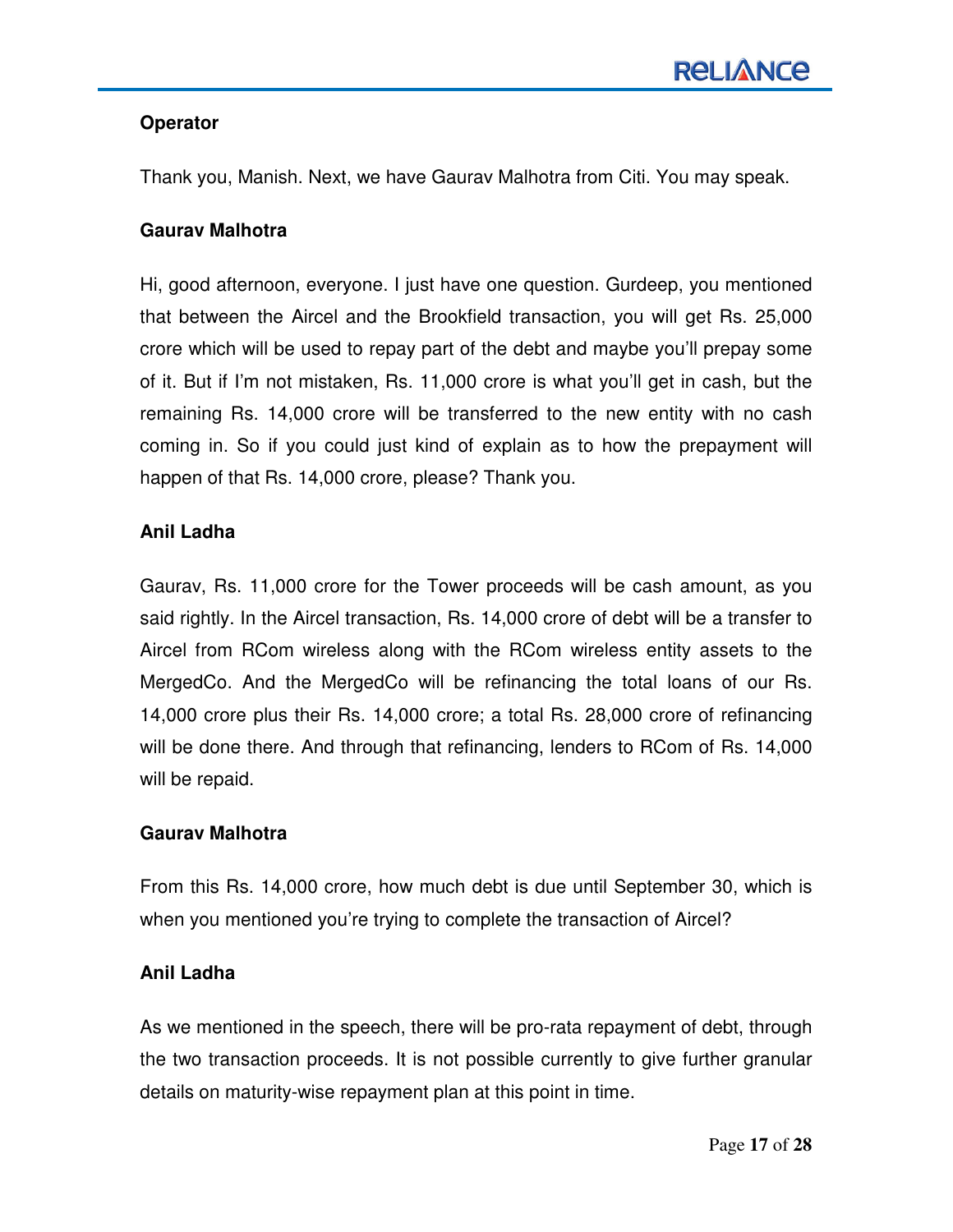## **Operator**

Thank you, Mr. Gaurav**.** Next, we have Srinivas Rao from Deutsche Bank. You may speak.

## **Srinivas Rao**

Hi, thank you very much. I have couple of questions to ask. First, you mentioned the industry distress and then the competitive activity. Part of the reason is obviously Reliance Jio, which actually rides on your spectrum and your towers. It does look like the deals that you have done, especially for spectrum for Reliance Communications it seems to be a net negative actually. So any comment on that would be helpful, because part of the reason for the competitive activity is the ability to leverage your spectrum and your towers. So how should we view this? That's number one.

Secondly, according to some news reports it seems RCom debt has been classified as SMA by some banks, and again, would you please comment and let us know is that correct or not? And again, there are suggestions that the lease payments and interconnect payments are overdue. It would be helpful if we can get any feedback on that.

## **Gurdeep Singh**

Let me attend to the first question. I think every entrant to the market has their own strategy to for customer acquisitions and their own ambition in terms of market share and the revenue share. These ambitions of going to market are irrespective of underlying infrastructure that they put in, whether it is of their own, whether it is shared or it is leased. I think we need to deal with the two issues separately. One is the market approach another is the assets and the infrastructure.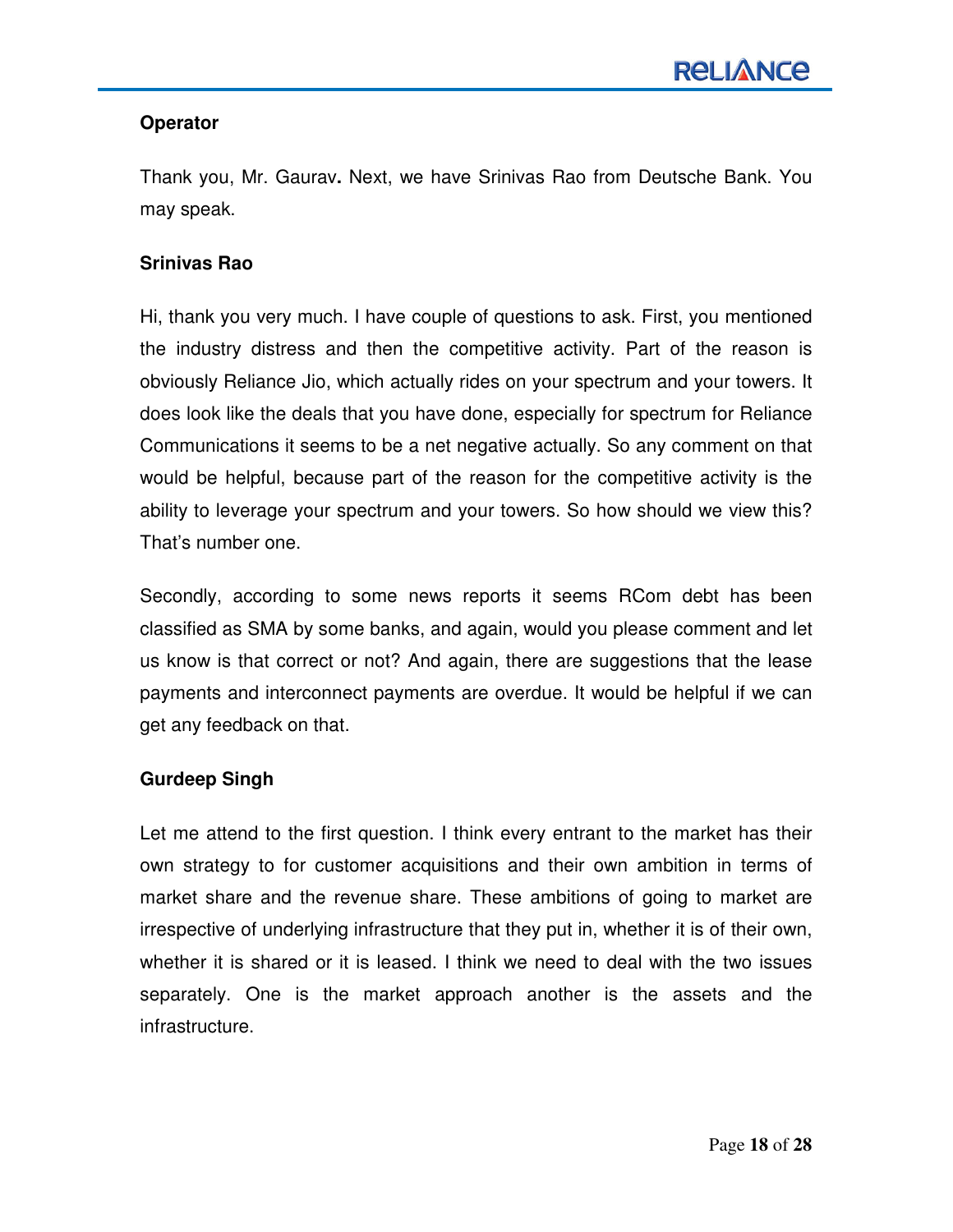# **RELIANCE**

So I would say that RCom was quite visionary in the sense of entering into an infrastructure-sharing deal and monetizing the assets for a longer period of benefit. Any operator who wants to enter the market will anyway put the infrastructure together as a part of their ecosystem to come into the market. It's a matter of question to choose between owned, shared or borrowed. So I will leave it at that.

Second on the debt; RCom is presently engaged in discussions with its lenders to obtain their requisite consent for the two transactions and to refinance scheduled installments falling due in the interim period up to 30th September 2017. That's one. Second, all our lenders and partners are working with the company and they're fully aligned to the current market situation and our strategic focus on getting the transactions completed. I hope that clarifies.

#### **Srinivas Rao**

Yes, it does, but I just had one follow-up on that. I appreciate that partners may be aligned, but when it comes to payments, I'm sure people would like to know a bit more. The reason I'm asking is because of the news reports, and it would be helpful if we can get any clarity also on the cash flows of the company at this stage. Your cash flows for the year suggest that, the cushion is quite thin at this stage.

So how do you actually propose to continue to finance the proposed CapEx, which you said last year would run into something like Rs. 4,000 crore for next year? Clearly, the current EBITDA level of the company along with its interest payments offers fairly little headroom for that. So, any feedback on that would also be helpful.

#### **Gurdeep Singh**

As I said, interest of all the lenders and the vendors is aligned. And they're all working together expeditiously to get these transactions consummated as it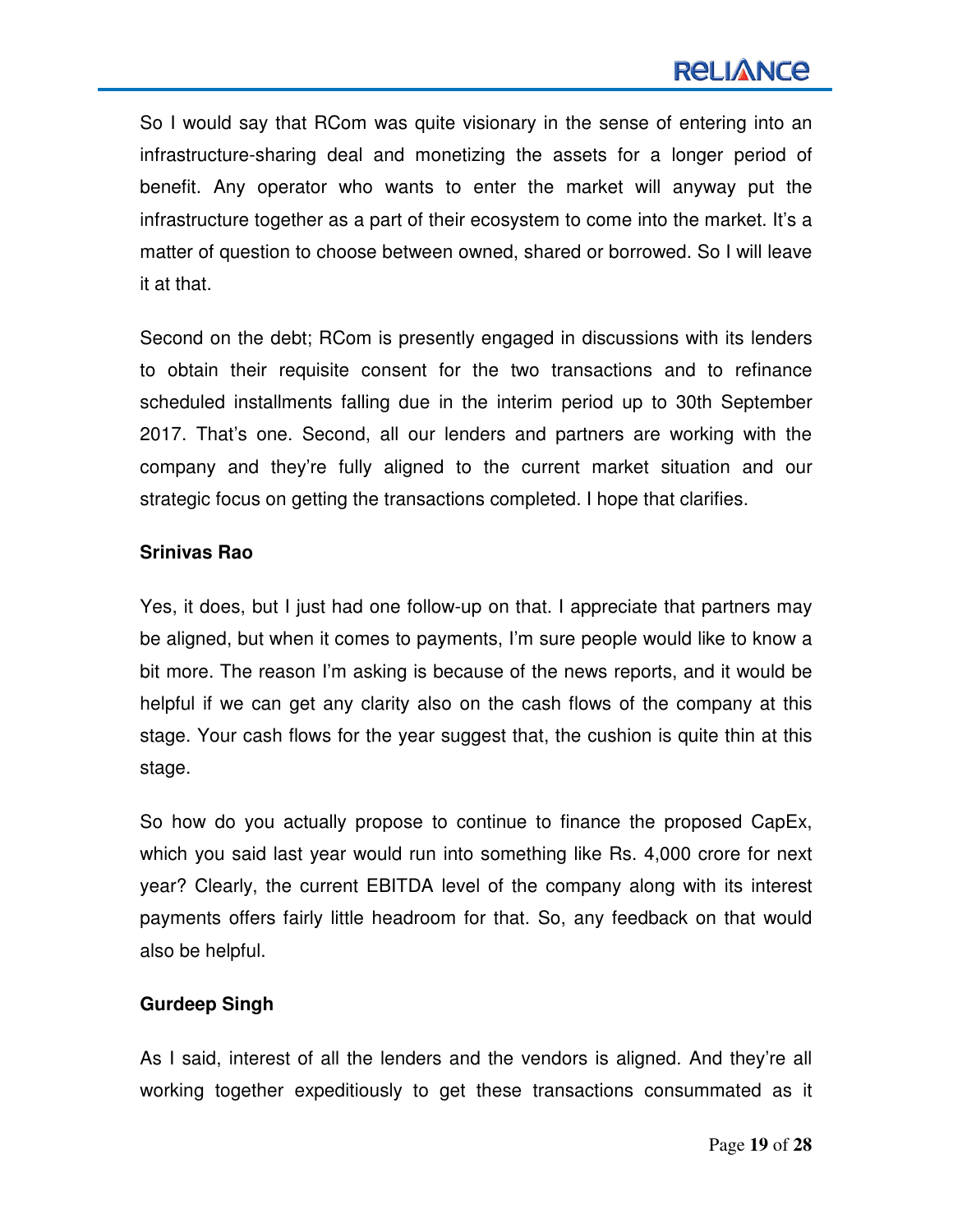reduces our debt significantly, and leads into a better tomorrow. So I think all of us in the ecosystem are working together cohesively.

Secondly, when we adopted the spectrum sharing and trading, we wanted the access to the 4G network across India. It was very clearly founded under the asset-light approach. And we have said at that point in time that there is not much on the CapEx needed going forward, barring the CapEx required for the maintenance of our 2G and 3G network. So we see no reason or issues in managing that CapEx situation while continuing to execute our asset-light strategy.

## **Punit Garg**

Just wanted to add few colors to what Gurdeep has said. Now, I think we all have to understand first the industry situation today. We all know that industry in last year has generated EBITDA of Rs. 53,000 crore. Industry has bank borrowing of Rs. 2,60,000 crore and DoT spectrum liability of Rs. 3.08 lakh crore, and when we are talking about third party liabilities, it is another Rs. 2 lakh crore.

So we are talking about somewhere close to Rs. 8 lakh crore of borrowing by the industry. If you have the EBITDA of Rs. 53,000 crore, how are you going to do the debt financing, because to DoT alone, you pay around Rs. 20,000 crore per year of spectrum installment, and you have to pay, interest costs which could be around Rs. 36,000 crore.

In addition to that, you got to take into account the bank borrowing which averages 5 years. So you got to pay 20% of your bank borrowing as the debt servicing or the repayment. That comes for Rs. 52,000 crore. So if you have Rs. 53,000 crore of EBITDA, you have Rs. 52,000 crore of repayment, you have Rs. 36,000 crore of interest, you have Rs. 20,000 crore of DoT installment, on top of that comes CapEx.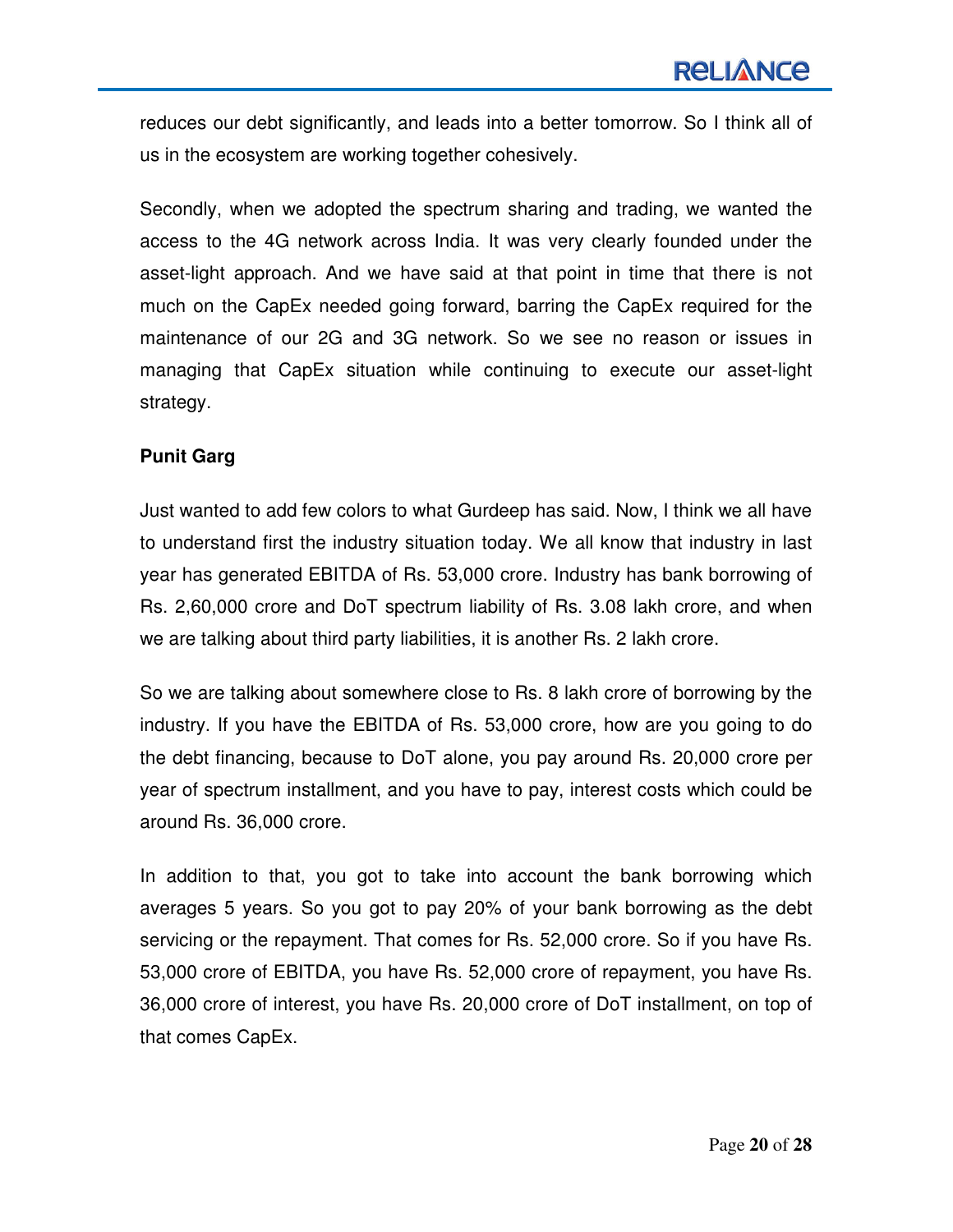# **RELIANCE**

So I think if you are talking of industry in general, we are really looking at DSCRs (Debt Service Coverage Ratios) to be sub 1. I think it should not be surprising to you because the 18th April circular of RBI very clearly says that telecom sector is stressed. Coming back to the Jio, I would characterize that deal into Classic 3C. And a Classic 3C, you compete, you collaborate, you coexist. When we did the deal with them, we compete with them at the market place, we collaborate as far as sharing is concerned and we coexist with them because we do our infrastructure sharing, et cetera, with them.

So let's look at it at this way, and as Gurdeep said, we monetized our assets. We got into offering 4G services where we got Rs. 20,000 crore straight advantage in terms of what it would have required for us to roll out 4G; a three year advantage in terms of the roll-out time that it takes. So I think we certainly benefited with that as we migrated from CDMA into the 4G. So I think last eight, nine months need to be discounted. Barring that, I think we have done very well.

#### **Operator**

Thank you, Mr. Rao. Next question comes from Ms. Amruta Pabalkar from Morgan Stanley. You may speak.

#### **Amruta Pabalkar**

Hi, I have two questions, firstly, on the revenue front. We are seeing an increase in the Others Business revenue. Are there any one-offs in this? And secondly, the Global Voice Business' revenues have seen a decline. If any cyclicality is involved, we would like to hear your comments. And secondly, on the land monetization front, do we have any timeframe in mind? What should we expect? Thank you.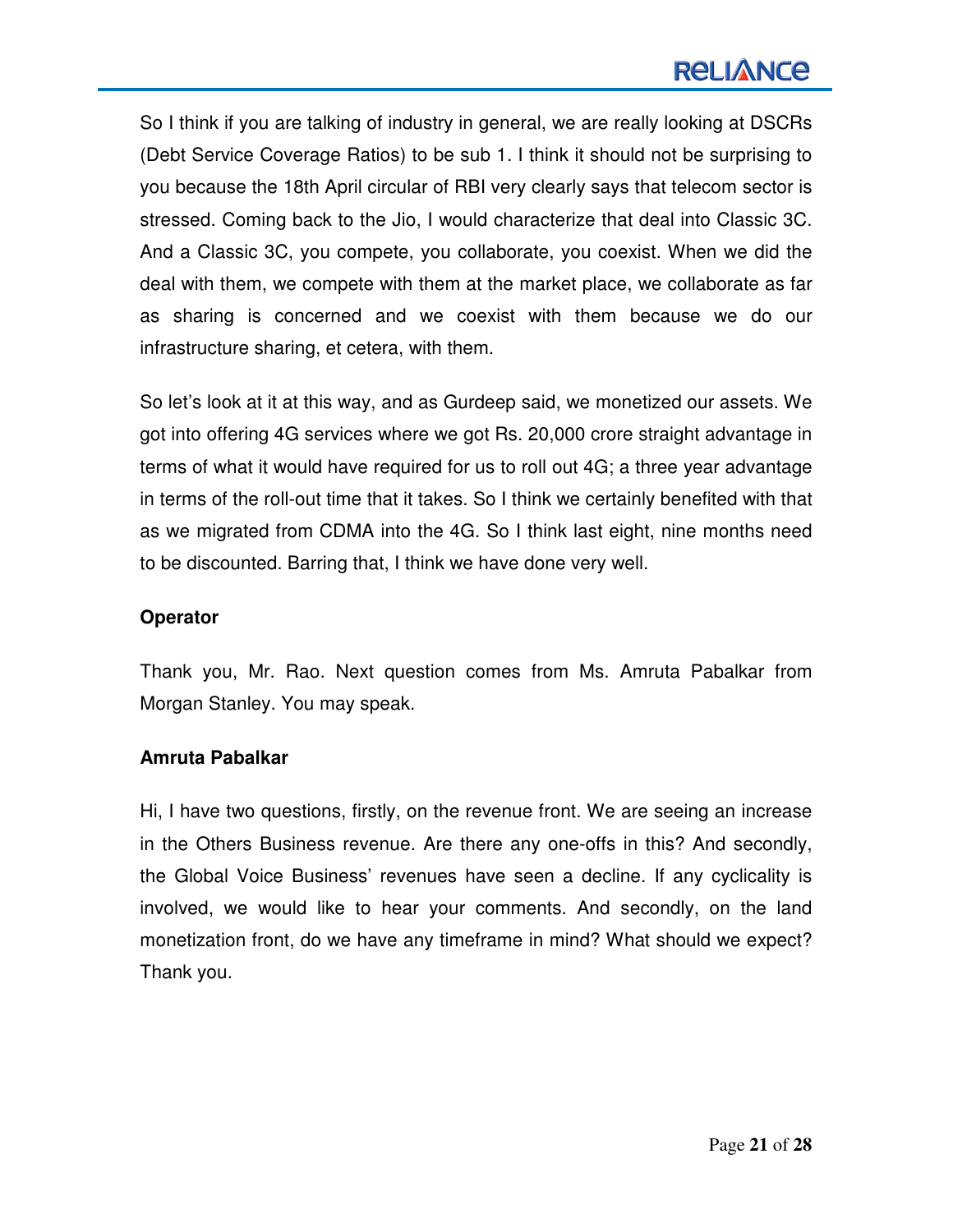## **Manikantan Iyer**

Yes, there is a one-off. In the fourth quarter, we had Rs. 109 crore of real estate monetization as a one-off item included in other income.

## **Bill Barney**

On the global voice, I think if you look across the board, even TeleGeography published a report that voice revenues were down across the board, and that's really just the movement from what used to be traditional TDM type services to a VoIP type solution. I think most of the operators around the world have been announcing that there has been slight decline in not only the ARPUs, but the total actual revenues in the international voice as well. So we think we're sort of inline with industry. According to TeleGeography I think they mentioned 8% negative decline in the year for the industry.

#### **Gurdeep Singh**

On your question on the land monetization, we are currently focused on monetizing our two really large real estate assets. One is the Reliance Center, which is erstwhile Ranjith hotel in New Delhi, and the second is our ~130 acre DAKC Navi Mumbai campus. In order of priority and magnitude, the Delhi property will be first off the block and then we will look at the monetization of the 130 acre campus of the DAKC either partly or fully over the next one or two years period.

#### **Operator**

Thank you. Next we have Mr. Dheeresh Pathak from Goldman Sachs. You may ask your questions sir.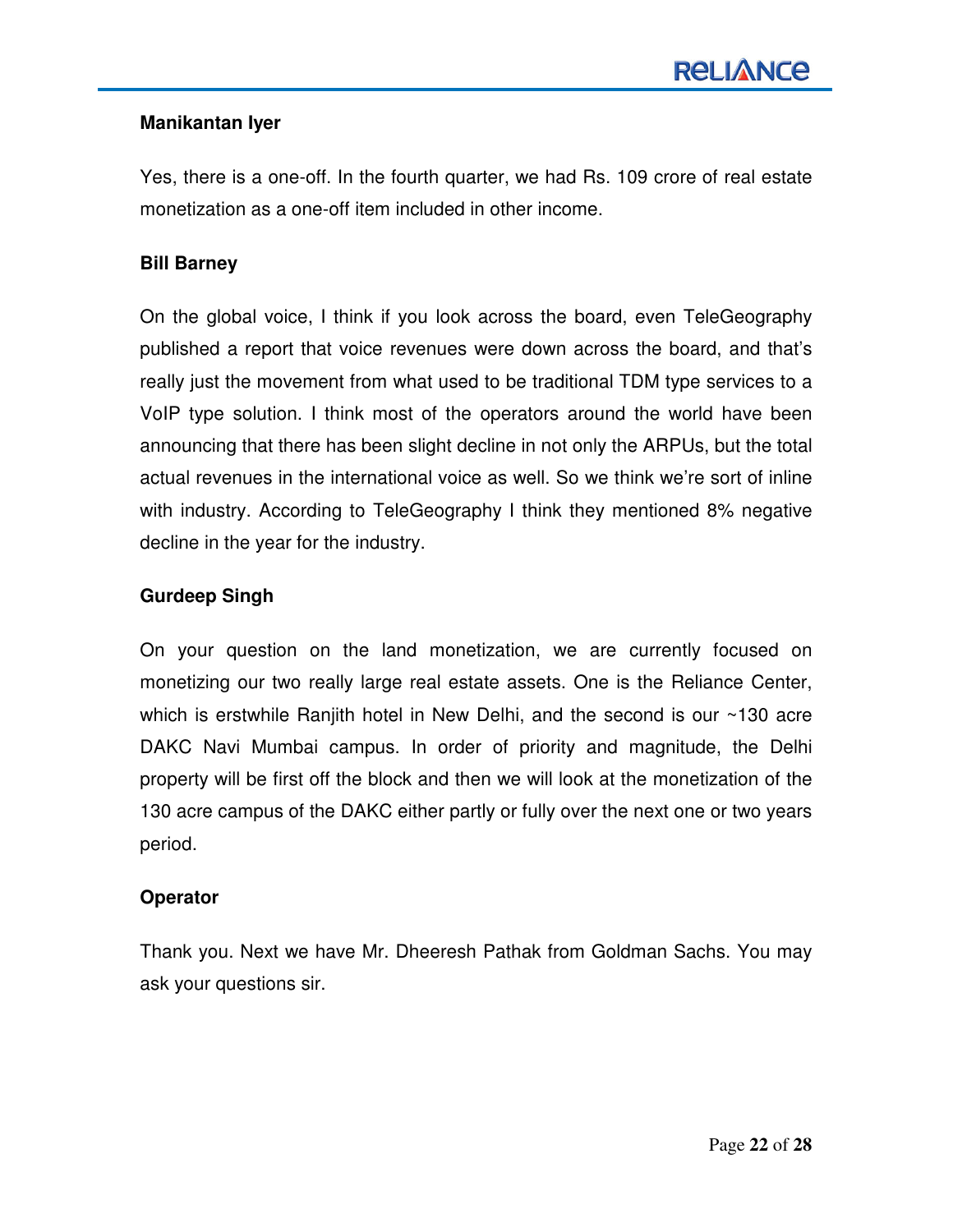## **Dheeresh Pathak**

I just want to know that post the Aircel and the tower transactions, the balance entity would have about Rs. 25,000 crore of debt and would have the Global Business, which is running at about Rs. 700 crores annualised EBITDA. Obviously you would have the stake in the tower and the wireless JV. So even then on this adjusted number the leverage of the balance entity looks very high.

And then if you could also talk about the capital structure of the wireless JV that you'll have with Aircel, what would be the pro forma EBITDA, the debt numbers you obviously mentioned, and the capital structure of that entity.

## **Gurdeep Singh**

From a current debt level tower transaction and Aircel put together will reduce the debt by approximately Rs. 25,000 crore getting the debt in the residual RCom entity to be closer to Rs. 20,000 crore. While the residual entity will continue to focus on a high-margin annuity-like income coming through the Enterprise, GCX, IDC and the Fiber Optic business.

Going forward, as I said, one is the land monetization of the Delhi and the DAKC property, continuing economic upside into the 49% in the new tower company of the Brookfield, that is a great opportunity for us to monetize over the next couple of years, and third is 50% strategic stake in the new wireless entity – are the avenues available for us to further deleverage and to service the residual RCom entity.

Since we are in the middle of the transactions at this point and looking at the consummation of the transactions with the help and support of the lenders and the bankers, we'll be able to share the pro-forma revenue or EBITDA in the residual entity in the due course of time.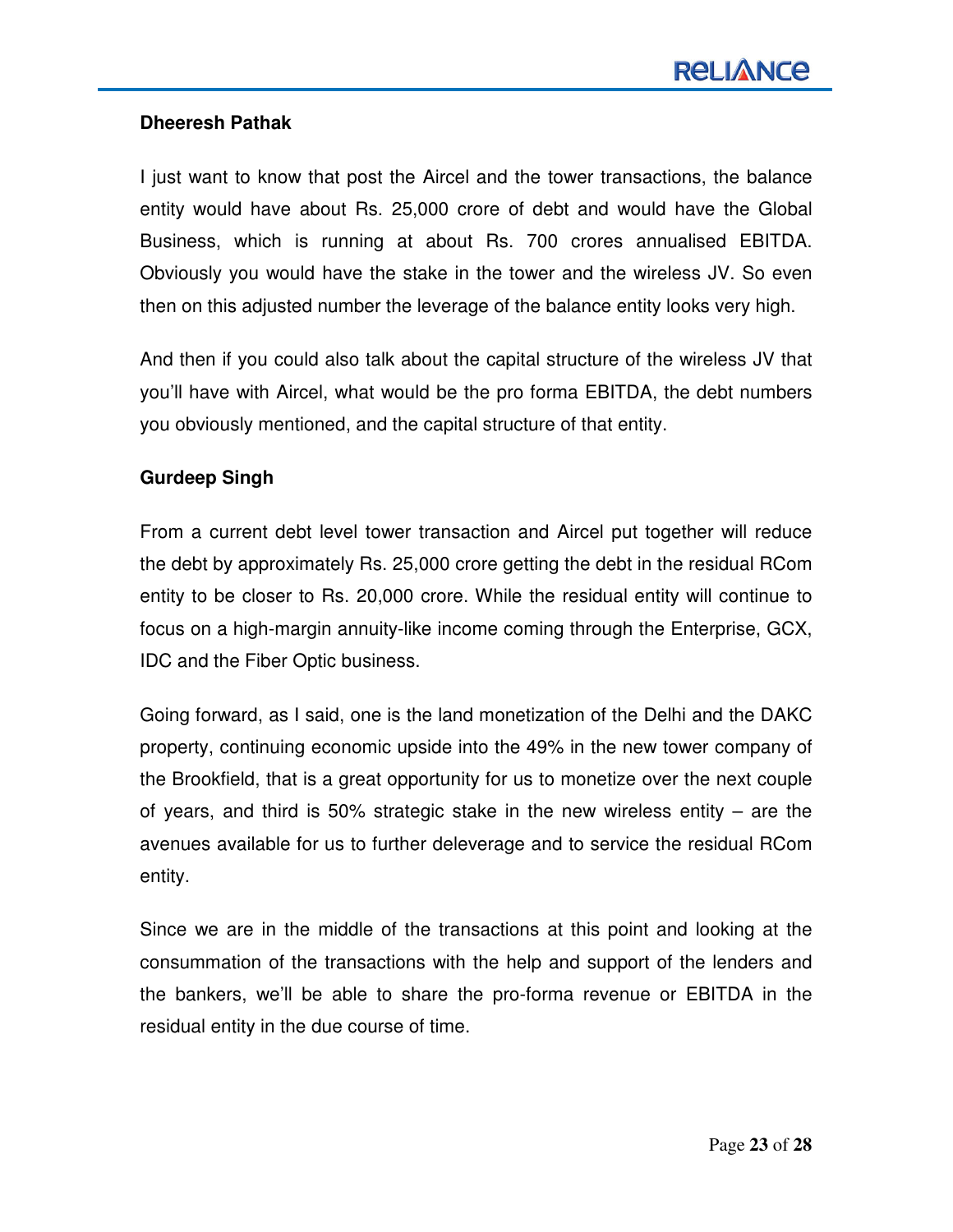## **Dheeresh Pathak**

Okay. But the debt at that wireless JV would be about Rs. 35,000 crore, Rs. 14,000 crore into two plus Rs. 6,000 crore of your spectrum liabilities and Rs. 1,000 crore of Aircel deferred payment?

### **Gurdeep Singh**

The debt will be around Rs. 28,000 crore, plus the deferred spectrum liability, which has to be repaid over a period of time, to be serviced out of the operating income of the company.

#### **Dheeresh Pathak**

Okay. And what is left in the entity after these two transactions will have a current annualised EBITDA run-rate of Rs. 700 crore, right, apart from the stakes that you have in the two entities.

#### **Punit Garg**

You have to look at all the businesses that are operated by RCom. What is today as a consolidated company, will later be quite different. You are looking at only one business currently, the GCX business, which is the overseas business, but you are forgetting the India Enterprise business, DTH business as well as the most important one, the income from fiber optics business. As Gurdeep explained all of you, the businesses are annuity-like and sticky in nature for which we have the contracts with us.

The EBITDA is several times more in the remaining entity. The debt in the company post the transactions would be around Rs. 20,000 crore and we have the monetization plan for property, et cetera, after which it would come down significantly. Thereafter we would be much better than we are today. But as these transactions progresses we would put in the pro-forma balance sheet of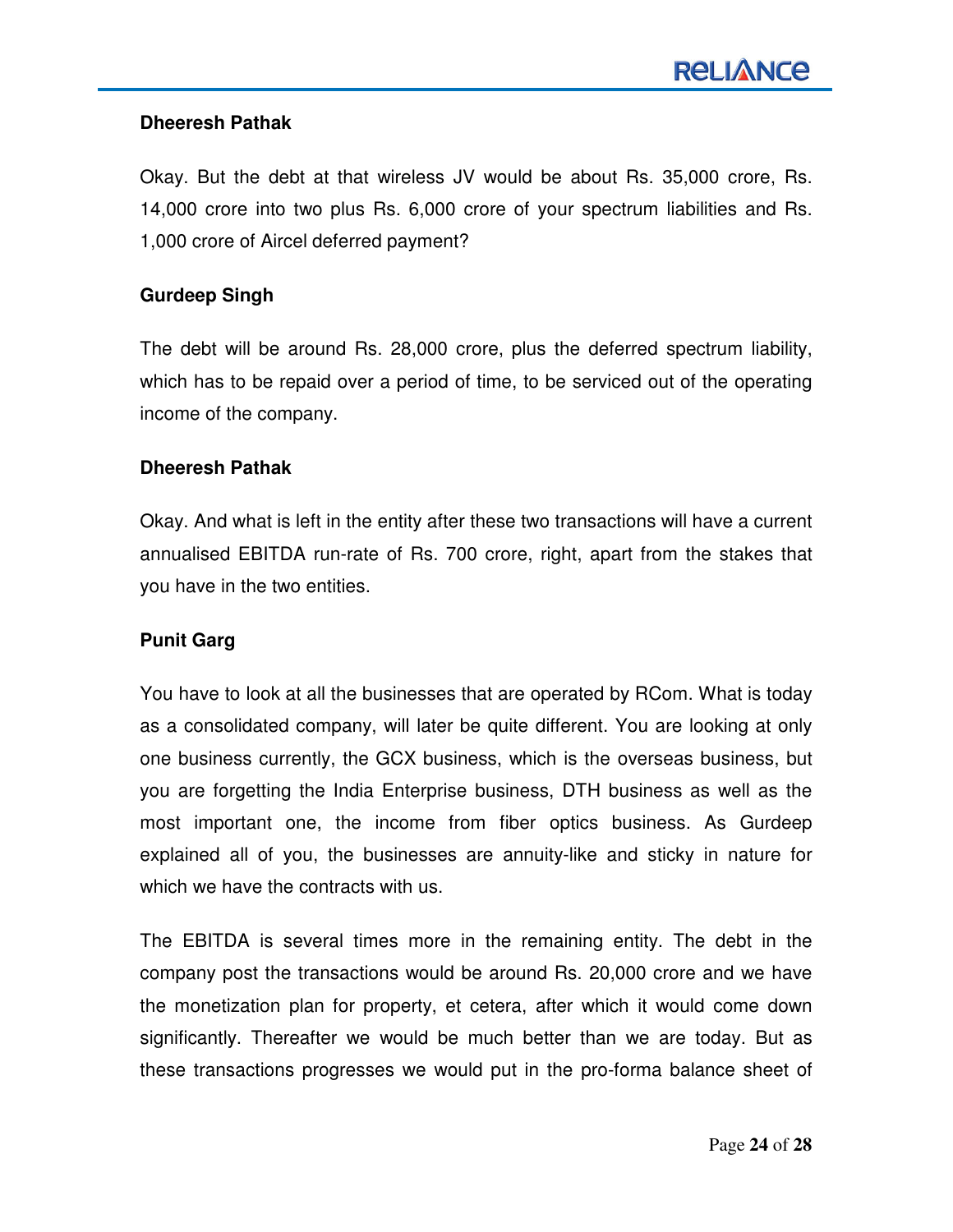residual RCOM then. But as of now, you are several times lower in terms of your estimation.

## **Bill Barney**

At the closing of the transactions, we'll show you what the residual RCOM looks like, obviously for our reporting we'll have to do that going forward once the transactions are consummated.

## **Operator**

Thank you, Mr. Pathak. Next, we have Mr. Varun Ahuja from JPMorgan. You may speak.

## **Varun Ahuja**

Good evening, thank you so much for taking my questions. I just want to first get an idea about the process on the lenders; would you also be seeking the bondholder approvals since they are part of the lenders group? Secondly, if you could give some guidance what is the ex-GCX run rate of EBITDA right now that you have for the India business?

## **Gurdeep Singh**

Okay, coming to your first question, as I said in my opening speech also, that we have already received some regulatory approvals, and we continue to expeditiously work together with lenders to seek their approvals for these transactions. And it's a part of the process that one is going through. In addition, bondholders approval will be sought as may be required for the consummation of this transaction.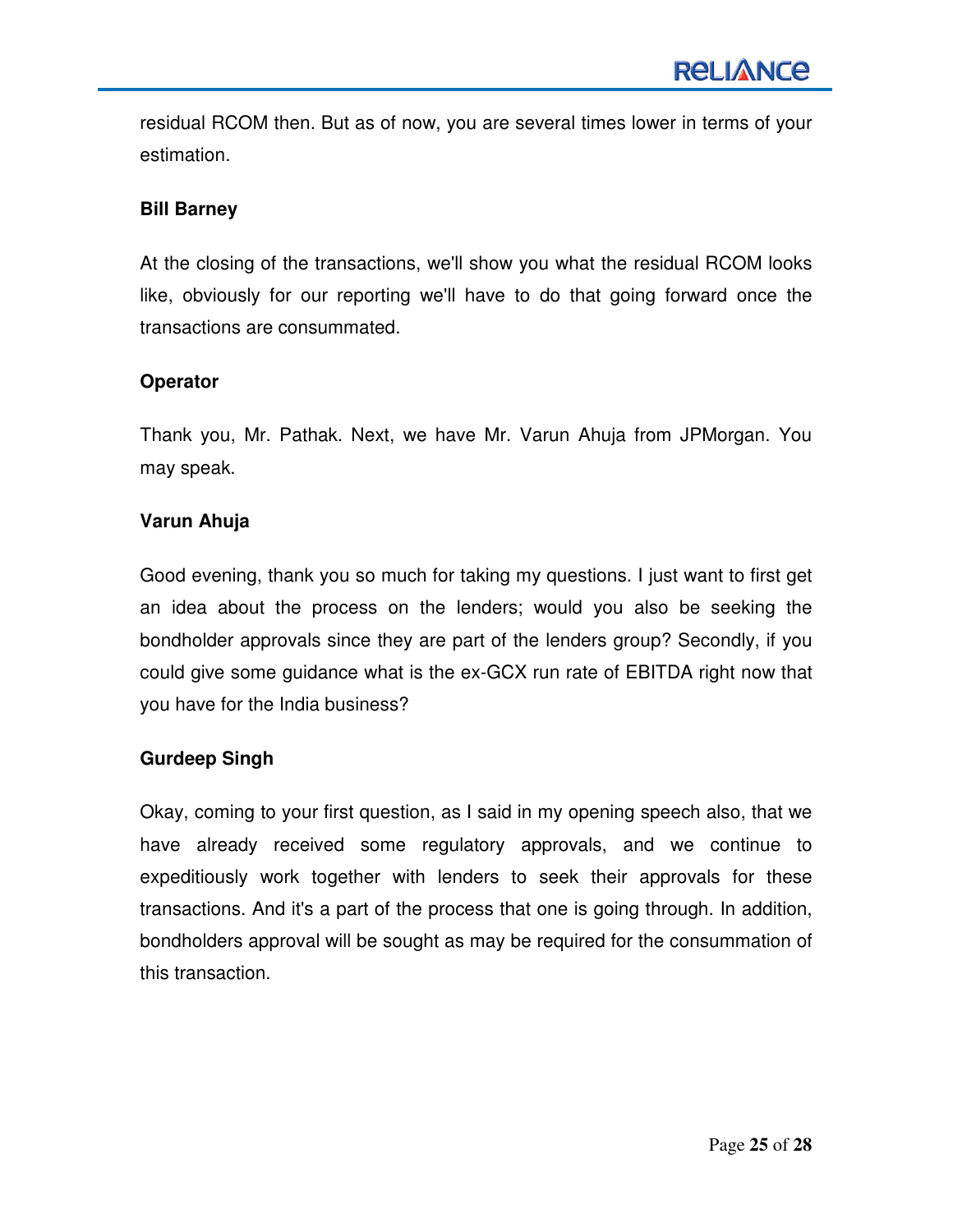### **Bill Barney**

We actually don't break out the Indian Enterprise and the IDC numbers at this time. We will do that, when we actually consummate the transactions.

#### **Varun Ahuja**

And a couple of questions on the financials. I see that there's a big working capital outflow, if you can guide for the quarter, what's that related to? And if I look at the cash flow from financing, it's about Rs 24 billion inflow. If you could throw some color on that as well?

#### **Manikantan Iyer**

It's actually a reclassification between the working capital and the financing activities.

#### **Operator**

Thank you, Mr. Ahuja. Due to time constraint of one hour for the call, we will take one last question. Mr. Rajiv Sharma, you may please ask your question.

## **Rajiv Sharma**

Just wanted to know that what is the amount of liability which is pending before September or up to 30th September? That's the first question. And apart from the tower deal, keeping aside real estate and anything else, is there any other money coming into the company? Thank you.

#### **Anil Ladha**

Rajiv, as far as the overall debt which is due, we have stated our short-term and long-term liabilities in our stock exchange filing. So you can refer to those amounts. As far as the break-up of these amounts from an overall repayment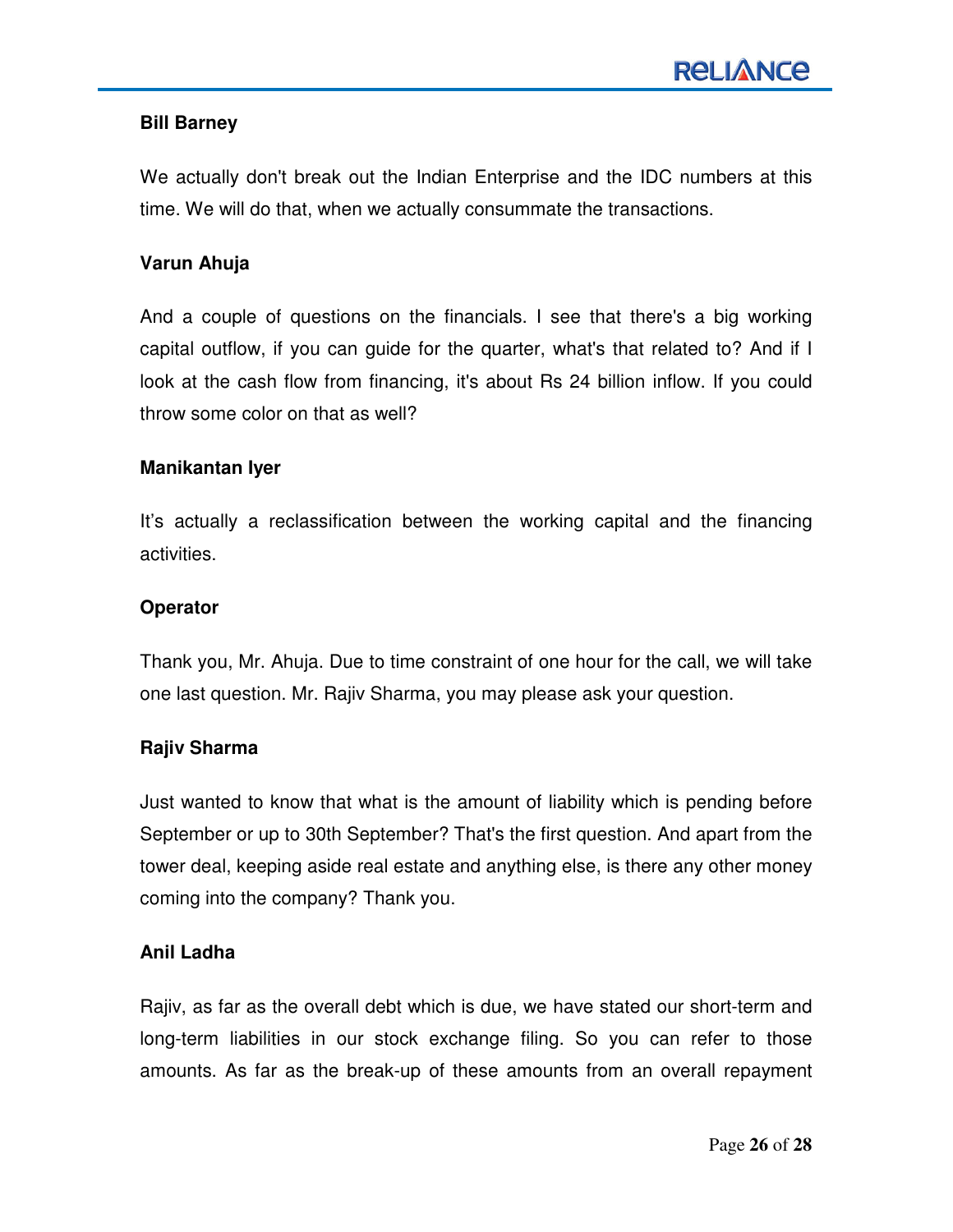pattern perspective is concerned we will be disclosing that in our annual report in the next few months.

## **Rajiv Sharma**

Yes. I also wanted to understand where is the Rs. 25,000 crore you mentioned coming from? Because, you are transferring debt of Rs 14,000 crore plus spectrum liabilities of Rs. 6,000 crore but, you're not getting in any money from the Aircel deal of Rs. 14,000 crore. You're just getting Rs. 11,000 crore, and that's exactly my second question.

## **Punit Garg**

As far as the Aircel deal is concerned we are transferring Rs. 14,000 crore as per the terms into Aircel. On the day one itself the entire amount of debt is getting refinanced. And RCOM's debt of Rs. 14,000 crore, which we are transferring, they're getting paid off by the refinancing at MergedCo. So that Rs. 14,000 crore is the cash coming from them directly to the current lenders. And, through tower deal the Rs. 11,000 crore is coming to the current lenders of RCom Group including RITL. This is the total Rs. 25,000 crore we have been talking about.

## **Rajiv Sharma**

And what is your India Enterprise EBITDA for this quarter and what is Aircel's EBITDA for FY 2017?

## **Gurdeep Singh**

Well, Aircel is still a separate company. So we are not reporting, I'm sure you would come to know through their filings et cetera. As far as India Enterprise is concerned, I think a while back we said that, we report Indian operation as combined which is wireless plus enterprise. And that stands at Rs. 909 crore for fourth quarter.